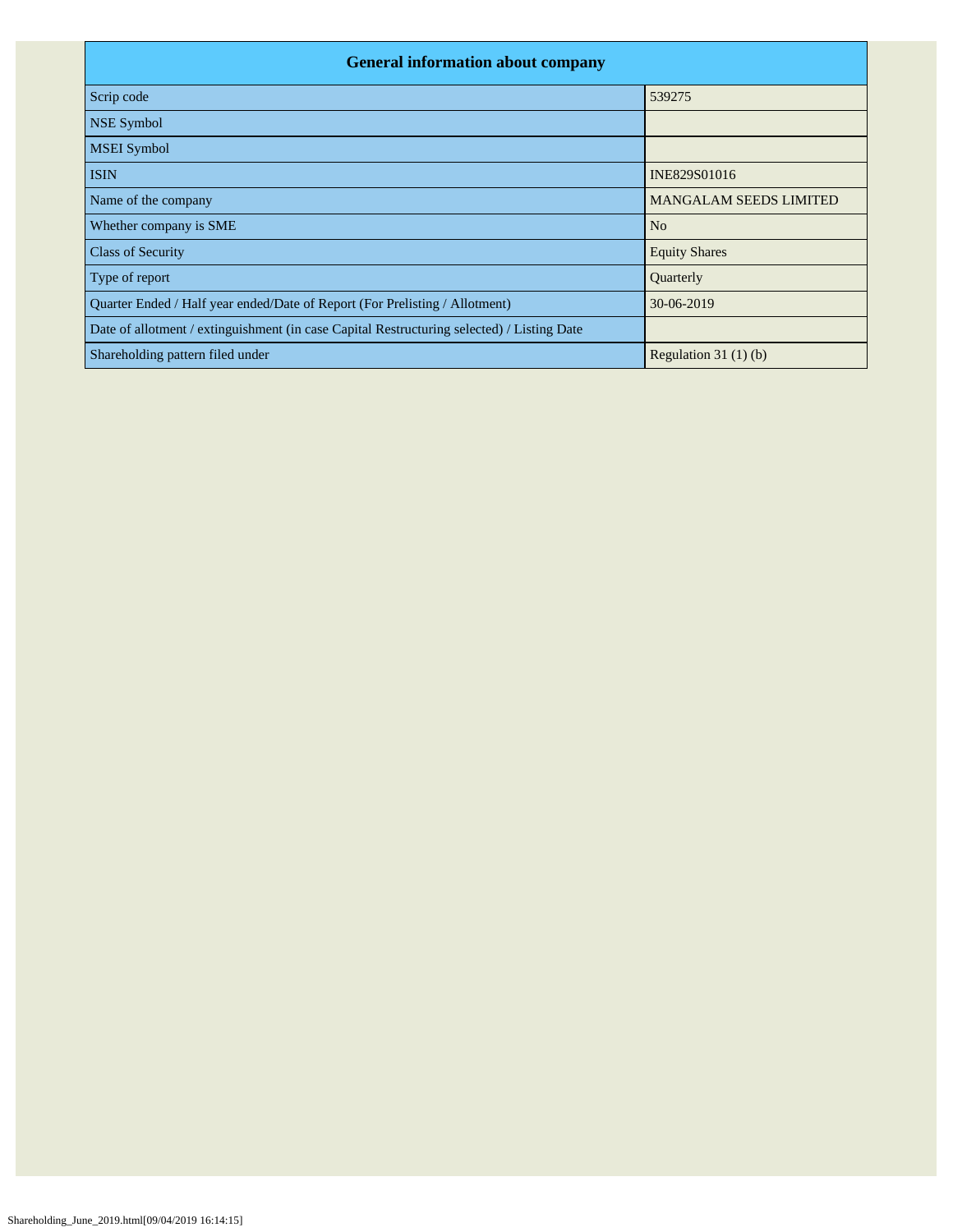|                | <b>Declaration</b>                                                                        |                |                                       |                              |                             |  |  |  |  |  |  |  |
|----------------|-------------------------------------------------------------------------------------------|----------------|---------------------------------------|------------------------------|-----------------------------|--|--|--|--|--|--|--|
| Sr.<br>No.     | Particular                                                                                | Yes/No         | Promoter and<br><b>Promoter Group</b> | <b>Public</b><br>shareholder | Non Promoter-<br>Non Public |  |  |  |  |  |  |  |
| 1              | Whether the Listed Entity has issued any partly paid up shares?                           | N <sub>o</sub> | No                                    | No                           | No                          |  |  |  |  |  |  |  |
| $\overline{2}$ | Whether the Listed Entity has issued any Convertible Securities<br>$\mathcal{P}$          | N <sub>o</sub> | N <sub>o</sub>                        | No                           | N <sub>o</sub>              |  |  |  |  |  |  |  |
| 3              | Whether the Listed Entity has issued any Warrants?                                        | N <sub>o</sub> | N <sub>o</sub>                        | No                           | N <sub>o</sub>              |  |  |  |  |  |  |  |
| $\overline{4}$ | Whether the Listed Entity has any shares against which<br>depository receipts are issued? | N <sub>o</sub> | N <sub>o</sub>                        | N <sub>o</sub>               | N <sub>o</sub>              |  |  |  |  |  |  |  |
| 5              | Whether the Listed Entity has any shares in locked-in?                                    | <b>Yes</b>     | Yes                                   | N <sub>o</sub>               | N <sub>o</sub>              |  |  |  |  |  |  |  |
| 6              | Whether any shares held by promoters are pledge or otherwise<br>encumbered?               | N <sub>o</sub> | N <sub>o</sub>                        |                              |                             |  |  |  |  |  |  |  |
| $\overline{7}$ | Whether company has equity shares with differential voting<br>rights?                     | N <sub>o</sub> | N <sub>o</sub>                        | N <sub>o</sub>               | N <sub>o</sub>              |  |  |  |  |  |  |  |
| 8              | Whether the listed entity has any significant beneficial owner?                           | N <sub>o</sub> |                                       |                              |                             |  |  |  |  |  |  |  |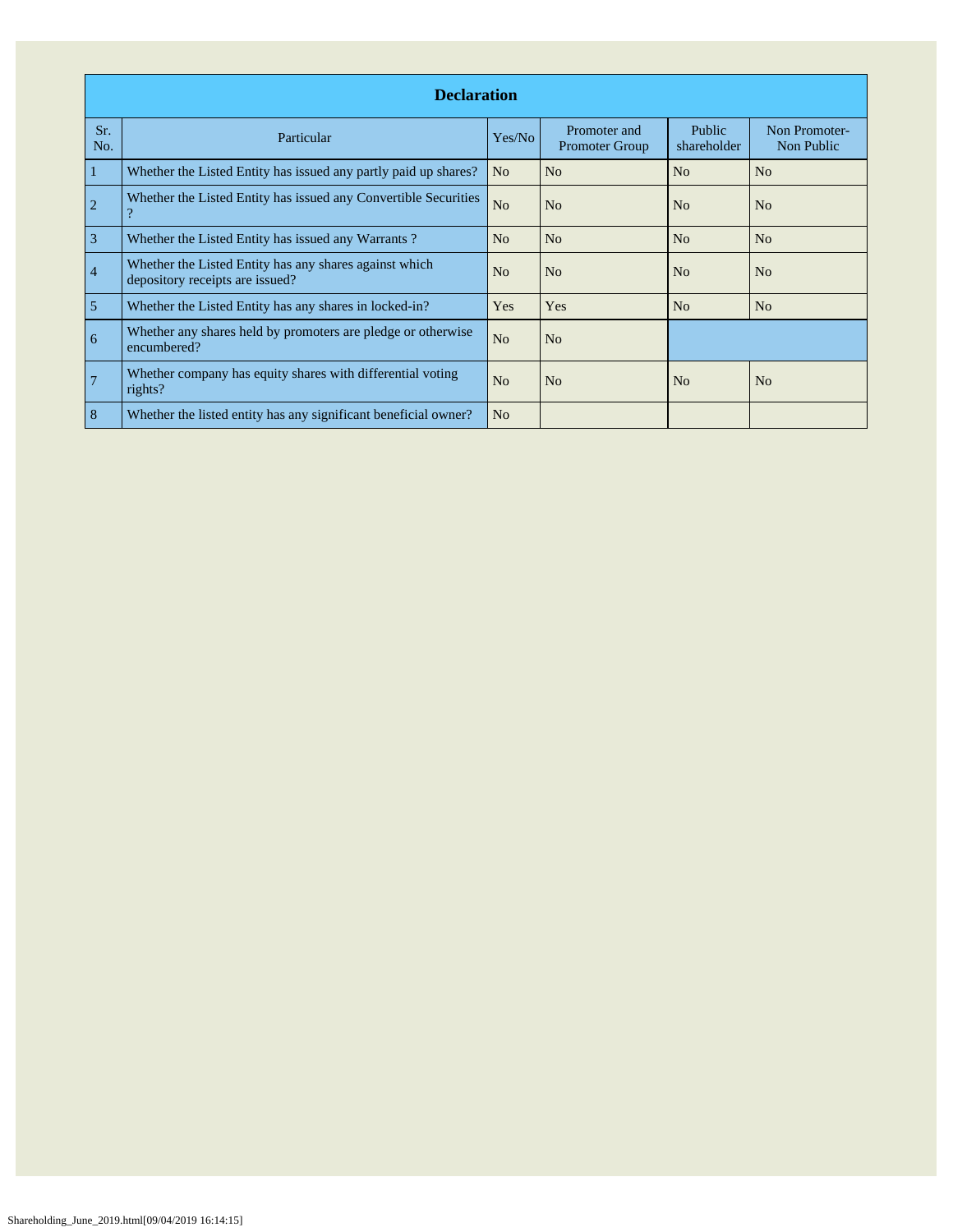|                                        | Table I - Summary Statement holding of specified securities |                         |                         |                       |                          |                          |                                        |                           |                           |                                      |                     |  |  |
|----------------------------------------|-------------------------------------------------------------|-------------------------|-------------------------|-----------------------|--------------------------|--------------------------|----------------------------------------|---------------------------|---------------------------|--------------------------------------|---------------------|--|--|
|                                        | Category                                                    |                         | No. of                  | No. Of<br>Partly      | No. Of<br>shares         | Total nos.               | Shareholding as a<br>% of total no. of | class of securities (IX)  |                           | Number of Voting Rights held in each |                     |  |  |
| Category<br>$\left( \mathrm{I}\right)$ | $\sigma$<br>shareholder                                     | Nos. Of<br>shareholders | fully paid<br>up equity | paid-up<br>equity     | underlying<br>Depository | shares<br>held (VII)     | shares (calculated<br>as per SCRR,     |                           | No of Voting (XIV) Rights |                                      | Total as            |  |  |
|                                        | (II)                                                        | (III)                   | shares<br>held $(IV)$   | shares<br>held<br>(V) | Receipts<br>(VI)         | $= (IV) +$<br>$(V)+(VI)$ | 1957) (VIII) As a<br>% of $(A+B+C2)$   | Class eg:<br>$\mathbf{X}$ | Class<br>eg:y             | Total                                | a % of<br>$(A+B+C)$ |  |  |
| (A)                                    | Promoter<br>$\&$<br>Promoter<br>Group                       | 29                      | 7745374                 |                       |                          | 7745374                  | 70.54                                  | 7745374                   |                           | 7745374                              | 70.54               |  |  |
| (B)                                    | Public                                                      | 368                     | 3234784                 |                       |                          | 3234784                  | 29.46                                  | 3234784                   |                           | 3234784                              | 29.46               |  |  |
| (C)                                    | Non<br>Promoter-<br>Non Public                              |                         |                         |                       |                          |                          |                                        |                           |                           |                                      |                     |  |  |
| (C1)                                   | <b>Shares</b><br>underlying<br><b>DRs</b>                   |                         |                         |                       |                          |                          |                                        |                           |                           |                                      |                     |  |  |
| (C2)                                   | Shares held<br>by<br>Employee<br><b>Trusts</b>              |                         |                         |                       |                          |                          |                                        |                           |                           |                                      |                     |  |  |
|                                        | Total                                                       | 397                     | 10980158                |                       |                          | 10980158                 | 100                                    | 10980158                  |                           | 10980158                             | 100                 |  |  |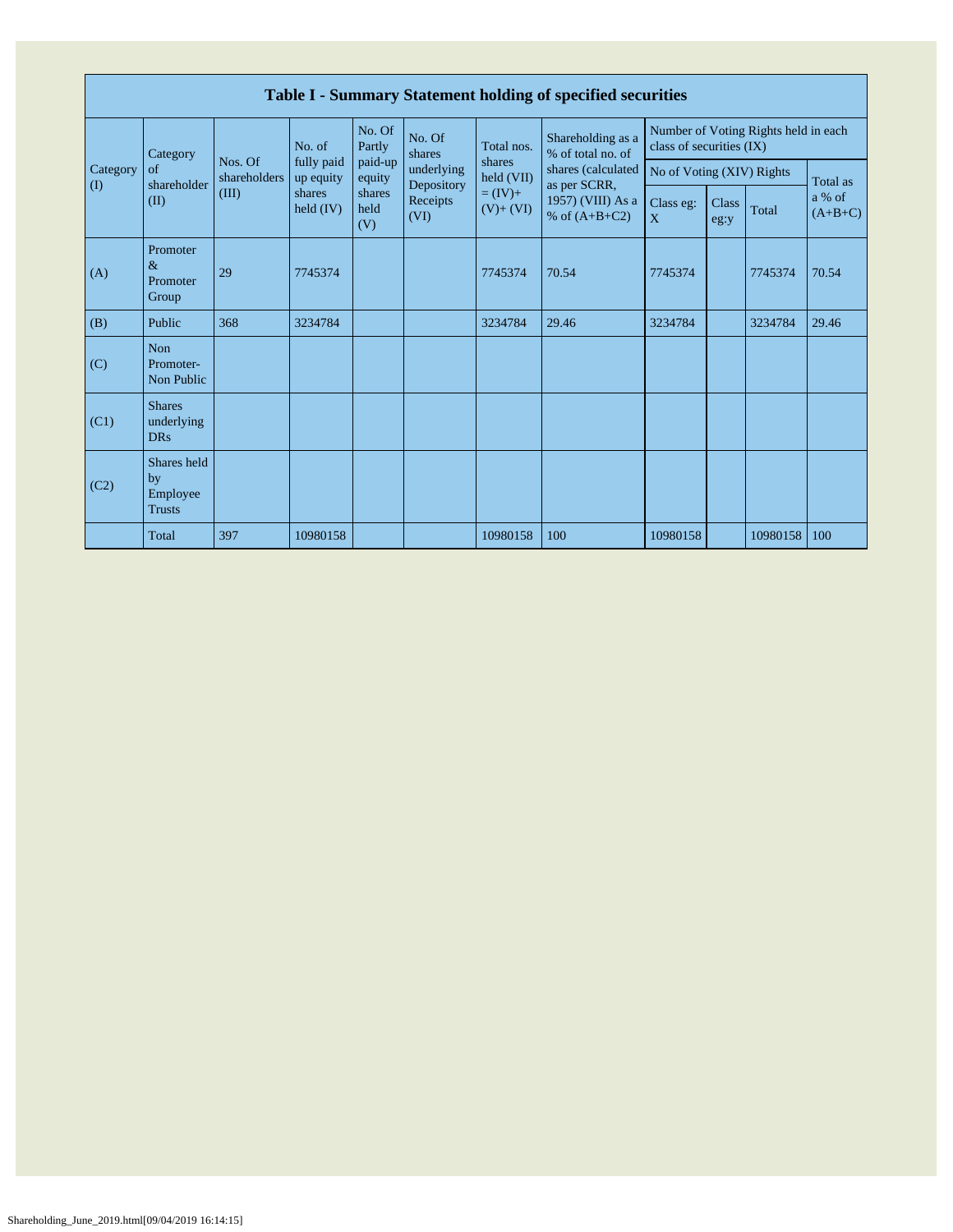|                            |                                                |                                                                    |                                                           |                                                                                  | Table I - Summary Statement holding of specified securities                               |             |                                                                               |            |                                                         |                                |
|----------------------------|------------------------------------------------|--------------------------------------------------------------------|-----------------------------------------------------------|----------------------------------------------------------------------------------|-------------------------------------------------------------------------------------------|-------------|-------------------------------------------------------------------------------|------------|---------------------------------------------------------|--------------------------------|
| Category                   | No. Of<br><b>Shares</b><br>Category<br>of      | No. of<br><b>Shares</b><br>Underlying<br>Underlying<br>Outstanding | No. Of Shares<br>Underlying<br>Outstanding<br>convertible | Shareholding, as a<br>% assuming full<br>conversion of<br>convertible securities | Number of<br>Locked in<br>shares (XII)                                                    |             | Number of<br><b>Shares</b><br>pledged or<br>otherwise<br>encumbered<br>(XIII) |            | Number of<br>equity shares<br>held in                   |                                |
| $\left( \mathrm{I}\right)$ | shareholder<br>(II)                            | convertible<br>securities<br>(X)                                   | Outstanding<br>Warrants<br>$(X_i)$                        | securities and<br>No. Of<br>Warrants (Xi)<br>(a)                                 | (as a percentage of<br>diluted share capital)<br>$(XI)=(VII)+(X) As$<br>a % of $(A+B+C2)$ | No. (a)     | As $a$<br>$%$ of<br>total<br><b>Shares</b><br>held<br>(b)                     | No.<br>(a) | As a<br>$%$ of<br>total<br><b>Shares</b><br>held<br>(b) | dematerialized<br>form $(XIV)$ |
| (A)                        | Promoter<br>$\&$<br>Promoter<br>Group          |                                                                    |                                                           |                                                                                  | 70.54                                                                                     | 507000      | 6.55                                                                          |            |                                                         | 7745374                        |
| (B)                        | Public                                         |                                                                    |                                                           |                                                                                  | 29.46                                                                                     |             |                                                                               |            |                                                         | 3234784                        |
| (C)                        | <b>Non</b><br>Promoter-<br>Non Public          |                                                                    |                                                           |                                                                                  |                                                                                           |             |                                                                               |            |                                                         |                                |
| (C1)                       | <b>Shares</b><br>underlying<br><b>DRs</b>      |                                                                    |                                                           |                                                                                  |                                                                                           |             |                                                                               |            |                                                         |                                |
| (C2)                       | Shares held<br>by<br>Employee<br><b>Trusts</b> |                                                                    |                                                           |                                                                                  |                                                                                           |             |                                                                               |            |                                                         |                                |
|                            | Total                                          |                                                                    |                                                           |                                                                                  | 100                                                                                       | 507000 4.62 |                                                                               |            |                                                         | 10980158                       |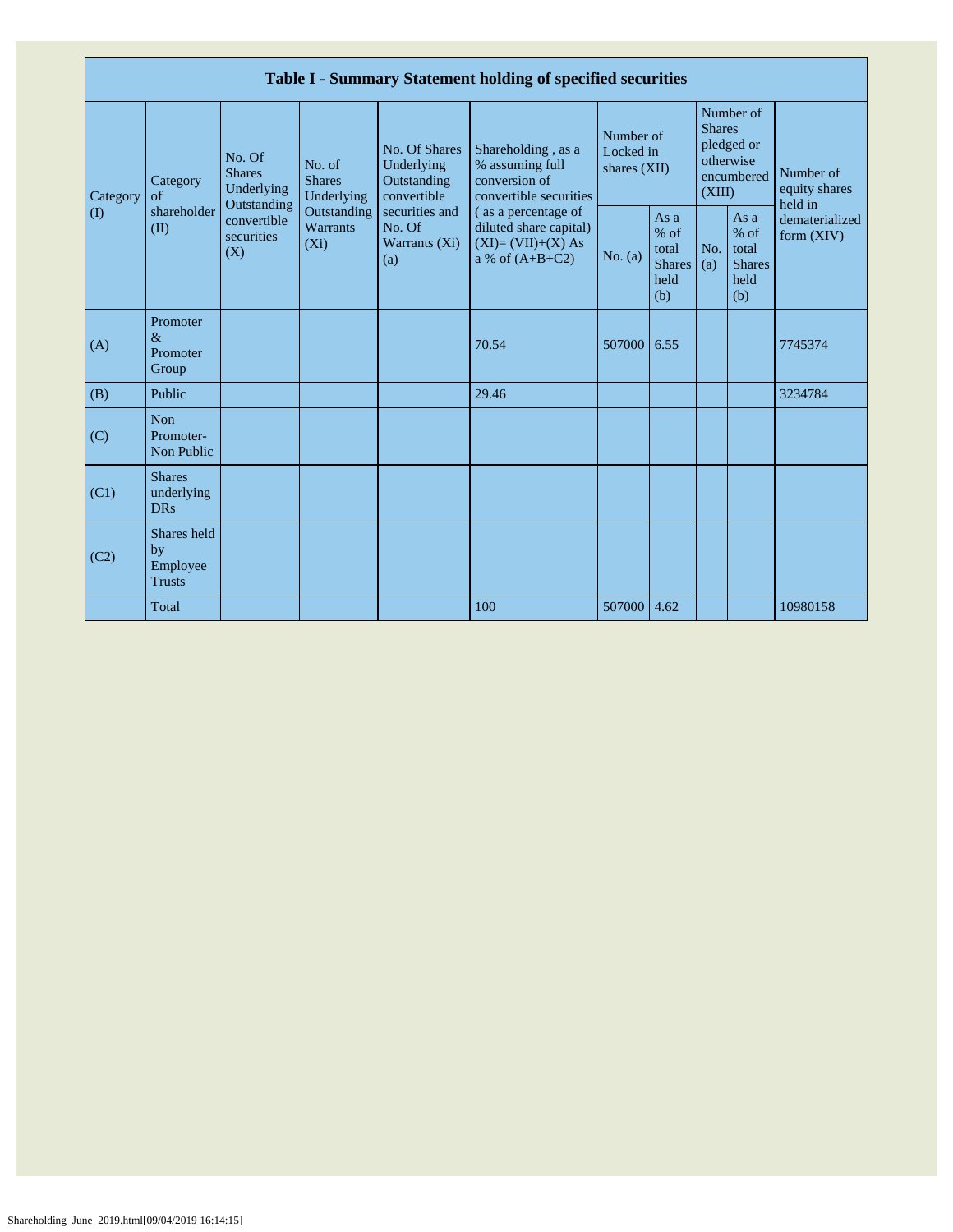|                                                                                                | Table II - Statement showing shareholding pattern of the Promoter and Promoter Group                                |                       |                                  |                                       |                                              |                                                |                                                                         |                                                                  |               |          |                                           |  |
|------------------------------------------------------------------------------------------------|---------------------------------------------------------------------------------------------------------------------|-----------------------|----------------------------------|---------------------------------------|----------------------------------------------|------------------------------------------------|-------------------------------------------------------------------------|------------------------------------------------------------------|---------------|----------|-------------------------------------------|--|
|                                                                                                |                                                                                                                     |                       |                                  | No.<br><b>Of</b>                      | No. Of                                       | Total nos.                                     | Shareholding<br>as a % of                                               | Number of Voting Rights held in each<br>class of securities (IX) |               |          |                                           |  |
|                                                                                                | Category &                                                                                                          | Nos. Of               | No. of<br>fully paid             | Partly<br>paid-                       | shares                                       | shares                                         | total no. of<br>shares                                                  | No of Voting (XIV) Rights                                        |               |          | Total                                     |  |
| Sr.                                                                                            | Name of the<br>Shareholders (I)                                                                                     | shareholders<br>(III) | up equity<br>shares<br>held (IV) | up<br>equity<br>shares<br>held<br>(V) | underlying<br>Depository<br>Receipts<br>(VI) | held<br>$(VII) =$<br>$(IV)+$<br>$(V)$ + $(VI)$ | (calculated)<br>as per SCRR,<br>1957) (VIII)<br>As a % of<br>$(A+B+C2)$ | Class eg:<br>X                                                   | Class<br>eg:y | Total    | as a %<br>of<br>Total<br>Voting<br>rights |  |
| $\mathbf{A}$                                                                                   | Table II - Statement showing shareholding pattern of the Promoter and Promoter Group                                |                       |                                  |                                       |                                              |                                                |                                                                         |                                                                  |               |          |                                           |  |
| (1)                                                                                            | Indian                                                                                                              |                       |                                  |                                       |                                              |                                                |                                                                         |                                                                  |               |          |                                           |  |
| (a)                                                                                            | Individuals/Hindu<br>undivided Family                                                                               | 29                    | 7745374                          |                                       |                                              | 7745374                                        | 70.54                                                                   | 7745374                                                          |               | 7745374  | 70.54                                     |  |
| Sub-Total<br>(A)(1)                                                                            |                                                                                                                     | 29                    | 7745374                          |                                       |                                              | 7745374                                        | 70.54                                                                   | 7745374                                                          |               | 7745374  | 70.54                                     |  |
| (2)                                                                                            | Foreign                                                                                                             |                       |                                  |                                       |                                              |                                                |                                                                         |                                                                  |               |          |                                           |  |
| Total<br>Shareholding<br>of Promoter<br>and<br>Promoter<br>Group $(A)=$<br>$(A)(1)+(A)$<br>(2) |                                                                                                                     | 29                    | 7745374                          |                                       |                                              | 7745374                                        | 70.54                                                                   | 7745374                                                          |               | 7745374  | 70.54                                     |  |
| $\, {\bf B}$                                                                                   | Table III - Statement showing shareholding pattern of the Public shareholder                                        |                       |                                  |                                       |                                              |                                                |                                                                         |                                                                  |               |          |                                           |  |
| (1)                                                                                            | <b>Institutions</b>                                                                                                 |                       |                                  |                                       |                                              |                                                |                                                                         |                                                                  |               |          |                                           |  |
| (3)                                                                                            | Non-institutions                                                                                                    |                       |                                  |                                       |                                              |                                                |                                                                         |                                                                  |               |          |                                           |  |
| (a(i))                                                                                         | Individuals -<br>i.Individual<br>shareholders<br>holding nominal<br>share capital up<br>to Rs. 2 lakhs.             | 323                   | 1227595                          |                                       |                                              | 1227595                                        | 11.18                                                                   | 1227595                                                          |               | 1227595  | 11.18                                     |  |
| (a(ii))                                                                                        | Individuals - ii.<br>Individual<br>shareholders<br>holding nominal<br>share capital in<br>excess of Rs. 2<br>lakhs. | 25                    | 1680600                          |                                       |                                              | 1680600                                        | 15.31                                                                   | 1680600                                                          |               | 1680600  | 15.31                                     |  |
| (e)                                                                                            | Any Other<br>(specify)                                                                                              | 20                    | 326589                           |                                       |                                              | 326589                                         | 2.97                                                                    | 326589                                                           |               | 326589   | 2.97                                      |  |
| Sub-Total<br>(B)(3)                                                                            |                                                                                                                     | 368                   | 3234784                          |                                       |                                              | 3234784                                        | 29.46                                                                   | 3234784                                                          |               | 3234784  | 29.46                                     |  |
| <b>Total Public</b><br>Shareholding<br>$(B)=(B)(1)+$<br>$(B)(2)+(B)$<br>(3)                    |                                                                                                                     | 368                   | 3234784                          |                                       |                                              | 3234784                                        | 29.46                                                                   | 3234784                                                          |               | 3234784  | 29.46                                     |  |
| $\mathbf C$                                                                                    | Table IV - Statement showing shareholding pattern of the Non Promoter- Non Public shareholder                       |                       |                                  |                                       |                                              |                                                |                                                                         |                                                                  |               |          |                                           |  |
| Total (<br>$A+B+C2$ )                                                                          |                                                                                                                     | 397                   | 10980158                         |                                       |                                              | 10980158                                       | 100                                                                     | 10980158                                                         |               | 10980158 | 100                                       |  |
| Total<br>$(A+B+C)$                                                                             |                                                                                                                     | 397                   | 10980158                         |                                       |                                              | 10980158                                       | 100                                                                     | 10980158                                                         |               | 10980158 | 100                                       |  |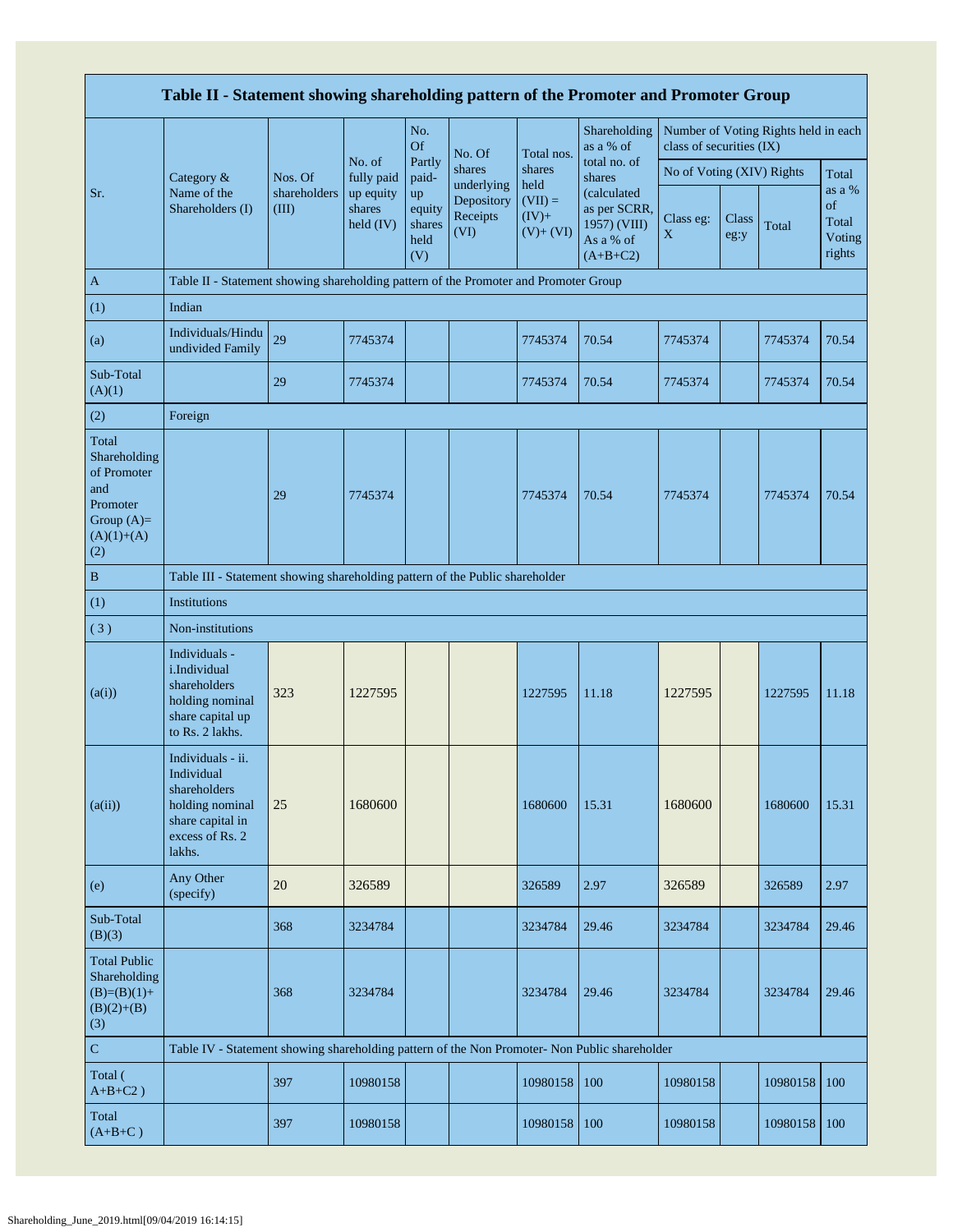| Table II - Statement showing shareholding pattern of the Promoter and Promoter Group    |                                                      |                                       |                                                           |                                                                                                               |                                                                  |      |            |                                                                               |                                       |  |  |  |  |
|-----------------------------------------------------------------------------------------|------------------------------------------------------|---------------------------------------|-----------------------------------------------------------|---------------------------------------------------------------------------------------------------------------|------------------------------------------------------------------|------|------------|-------------------------------------------------------------------------------|---------------------------------------|--|--|--|--|
|                                                                                         | No. Of<br><b>Shares</b><br>Underlying<br>Outstanding | No. of<br><b>Shares</b><br>Underlying | No. Of Shares<br>Underlying<br>Outstanding<br>convertible | Shareholding, as a %<br>assuming full conversion<br>of convertible securities (<br>as a percentage of diluted | Number of<br>Locked in<br>shares (XII)                           |      |            | Number of<br><b>Shares</b><br>pledged or<br>otherwise<br>encumbered<br>(XIII) | Number of<br>equity shares<br>held in |  |  |  |  |
| Sr.                                                                                     | convertible<br>securities<br>(X)                     | Outstanding<br>Warrants<br>$(X_i)$    | securities and<br>No. Of Warrants<br>$(Xi)$ (a)           | share capital) $(XI)$ =<br>$(VII)+(X)$ As a % of<br>$(A+B+C2)$                                                | As a<br>% of<br>total<br>No. (a)<br><b>Shares</b><br>held<br>(b) |      | No.<br>(a) | As a<br>% of<br>total<br><b>Shares</b><br>held<br>(b)                         | dematerialized<br>form (XIV)          |  |  |  |  |
| A                                                                                       |                                                      |                                       |                                                           | Table II - Statement showing shareholding pattern of the Promoter and Promoter Group                          |                                                                  |      |            |                                                                               |                                       |  |  |  |  |
| (1)                                                                                     | Indian                                               |                                       |                                                           |                                                                                                               |                                                                  |      |            |                                                                               |                                       |  |  |  |  |
| (a)                                                                                     |                                                      |                                       |                                                           | 70.54                                                                                                         | 507000                                                           | 6.55 |            |                                                                               | 7745374                               |  |  |  |  |
| Sub-Total (A)<br>(1)                                                                    |                                                      |                                       |                                                           | 70.54                                                                                                         | 507000                                                           | 6.55 |            |                                                                               | 7745374                               |  |  |  |  |
| (2)                                                                                     | Foreign                                              |                                       |                                                           |                                                                                                               |                                                                  |      |            |                                                                               |                                       |  |  |  |  |
| Total<br>Shareholding<br>of Promoter<br>and Promoter<br>Group $(A)=$<br>$(A)(1)+(A)(2)$ |                                                      |                                       |                                                           | 70.54                                                                                                         | 507000                                                           | 6.55 |            |                                                                               | 7745374                               |  |  |  |  |
| $\, {\bf B}$                                                                            |                                                      |                                       |                                                           | Table III - Statement showing shareholding pattern of the Public shareholder                                  |                                                                  |      |            |                                                                               |                                       |  |  |  |  |
| (1)                                                                                     | <b>Institutions</b>                                  |                                       |                                                           |                                                                                                               |                                                                  |      |            |                                                                               |                                       |  |  |  |  |
| (3)                                                                                     | Non-institutions                                     |                                       |                                                           |                                                                                                               |                                                                  |      |            |                                                                               |                                       |  |  |  |  |
| (a(i))                                                                                  |                                                      |                                       |                                                           | 11.18                                                                                                         |                                                                  |      |            |                                                                               | 1227595                               |  |  |  |  |
| (a(ii))                                                                                 |                                                      |                                       |                                                           | 15.31                                                                                                         |                                                                  |      |            |                                                                               | 1680600                               |  |  |  |  |
| (e)                                                                                     |                                                      |                                       |                                                           | 2.97                                                                                                          |                                                                  |      |            |                                                                               | 326589                                |  |  |  |  |
| Sub-Total (B)<br>(3)                                                                    |                                                      |                                       |                                                           | 29.46                                                                                                         |                                                                  |      |            |                                                                               | 3234784                               |  |  |  |  |
| <b>Total Public</b><br>Shareholding<br>$(B)=(B)(1)+$<br>$(B)(2)+(B)(3)$                 |                                                      |                                       |                                                           | 29.46                                                                                                         |                                                                  |      |            |                                                                               | 3234784                               |  |  |  |  |
| $\mathbf C$                                                                             |                                                      |                                       |                                                           | Table IV - Statement showing shareholding pattern of the Non Promoter- Non Public shareholder                 |                                                                  |      |            |                                                                               |                                       |  |  |  |  |
| Total (<br>$A+B+C2$ )                                                                   |                                                      |                                       |                                                           | 100                                                                                                           | 507000                                                           | 4.62 |            |                                                                               | 10980158                              |  |  |  |  |
| Total<br>$(A+B+C)$                                                                      |                                                      |                                       |                                                           | 100                                                                                                           | 507000 4.62                                                      |      |            |                                                                               | 10980158                              |  |  |  |  |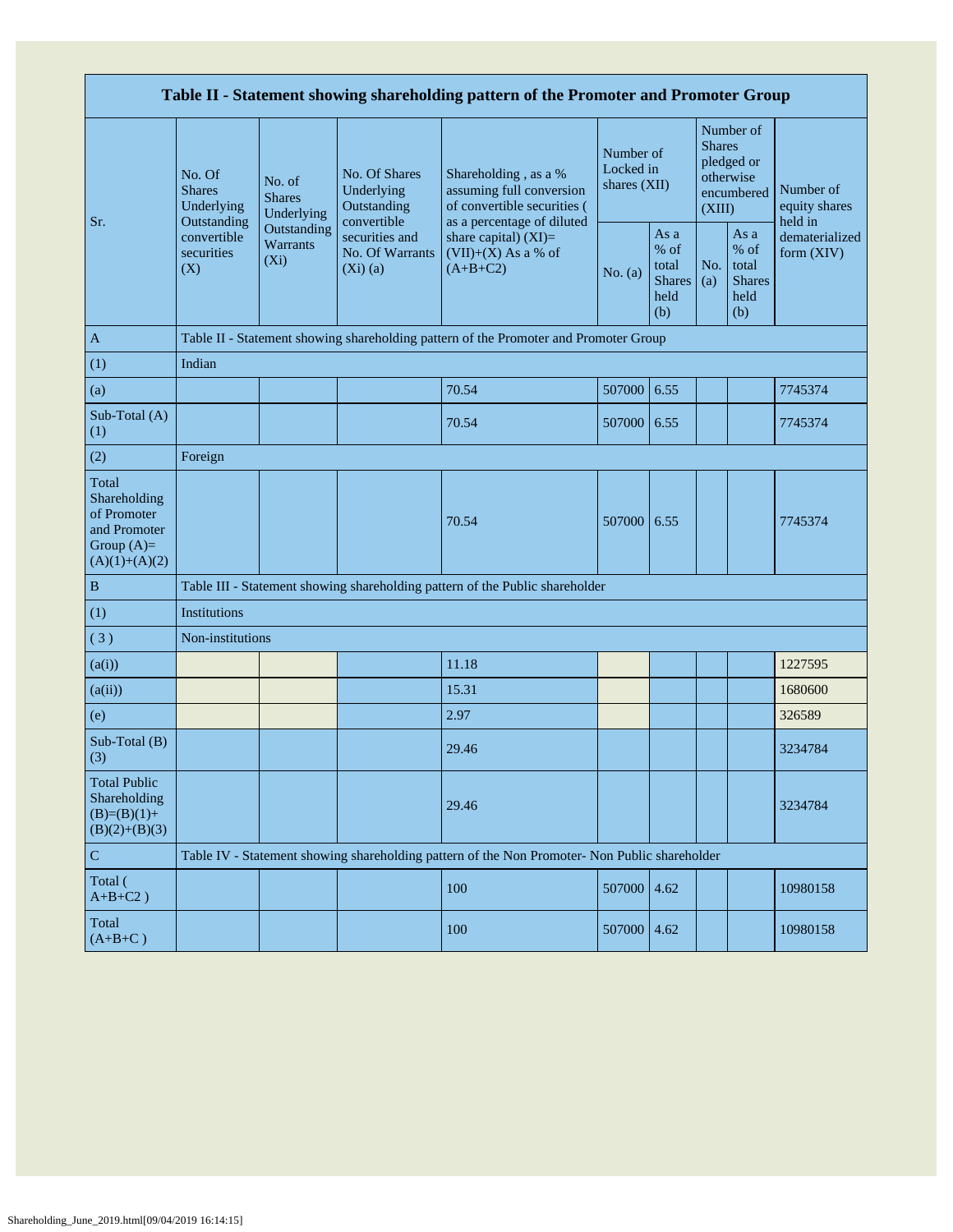| <b>Individuals/Hindu undivided Family</b>                                                                                  |                                                               |                                                        |                                                      |                                                            |                                                        |                                                 |                                                   |  |  |  |  |  |  |
|----------------------------------------------------------------------------------------------------------------------------|---------------------------------------------------------------|--------------------------------------------------------|------------------------------------------------------|------------------------------------------------------------|--------------------------------------------------------|-------------------------------------------------|---------------------------------------------------|--|--|--|--|--|--|
| $\overline{4}$<br>$\overline{c}$<br>3<br>$\sqrt{5}$<br>6<br>$\overline{7}$<br>$\mathbf{1}$<br>Searial No.                  |                                                               |                                                        |                                                      |                                                            |                                                        |                                                 |                                                   |  |  |  |  |  |  |
| Name of the<br>Shareholders<br>(1)                                                                                         | <b>NARSINHBHAI</b><br><b>JETHALAL</b><br><b>PATEL HUF</b>     | <b>NATHALAL</b><br><b>JETHALAL</b><br><b>PATEL HUF</b> | <b>DHANJIBHAI</b><br><b>SHIVRAMBHAI</b><br>PATEL HUF | <b>KALPESHKUMAR</b><br><b>NATHALAL</b><br><b>PATEL HUF</b> | <b>MEHUL</b><br><b>NARSINHBHAI</b><br><b>PATEL HUF</b> | <b>MAFATLAL</b><br><b>JETHALAL</b><br>PATEL HUF | <b>PRAVINBHAI</b><br><b>MAFATLAL</b><br>PATEL HUF |  |  |  |  |  |  |
| PAN(II)                                                                                                                    | AAHHN2425F                                                    | AAHHN2462E                                             | AAIHD2938Q                                           | AAKHK4931Q                                                 | AANHM5246H                                             | AANHM5247G                                      | AANHP6193G                                        |  |  |  |  |  |  |
| No. of fully<br>paid up equity<br>shares held<br>(IV)                                                                      | 160652                                                        | 57814                                                  | 133158                                               | 161134                                                     | 49918                                                  | 120866                                          | 158170                                            |  |  |  |  |  |  |
| No. Of Partly<br>paid-up equity<br>shares held<br>(V)                                                                      |                                                               |                                                        |                                                      |                                                            |                                                        |                                                 |                                                   |  |  |  |  |  |  |
| No. Of shares<br>underlying<br>Depository<br>Receipts (VI)                                                                 |                                                               |                                                        |                                                      |                                                            |                                                        |                                                 |                                                   |  |  |  |  |  |  |
| Total nos.<br>shares held<br>$(VII) = (IV) +$<br>$(V) + (VI)$                                                              | 160652                                                        | 57814                                                  | 133158                                               | 161134                                                     | 49918                                                  | 120866                                          | 158170                                            |  |  |  |  |  |  |
| Shareholding<br>as a % of total<br>no. of shares<br>(calculated as<br>per SCRR,<br>1957) (VIII)<br>As a % of<br>$(A+B+C2)$ | 1.46                                                          | 0.53                                                   | 1.21                                                 | 1.47                                                       | 0.45                                                   | 1.1                                             | 1.44                                              |  |  |  |  |  |  |
|                                                                                                                            | Number of Voting Rights held in each class of securities (IX) |                                                        |                                                      |                                                            |                                                        |                                                 |                                                   |  |  |  |  |  |  |
| Class eg:X                                                                                                                 | 160652                                                        | 57814                                                  | 133158                                               | 161134                                                     | 49918                                                  | 120866                                          | 158170                                            |  |  |  |  |  |  |
| Class eg:y                                                                                                                 |                                                               |                                                        |                                                      |                                                            |                                                        |                                                 |                                                   |  |  |  |  |  |  |
| Total                                                                                                                      | 160652                                                        | 57814                                                  | 133158                                               | 161134                                                     | 49918                                                  | 120866                                          | 158170                                            |  |  |  |  |  |  |
| Total as a %<br>of Total<br>Voting rights                                                                                  | 1.46                                                          | 0.53                                                   | 1.21                                                 | 1.47                                                       | 0.45                                                   | $1.1\,$                                         | 1.44                                              |  |  |  |  |  |  |
| No. Of Shares<br>Underlying<br>Outstanding<br>convertible<br>securities $(X)$                                              |                                                               |                                                        |                                                      |                                                            |                                                        |                                                 |                                                   |  |  |  |  |  |  |
| No. of Shares<br>Underlying<br>Outstanding<br>Warrants (Xi)                                                                |                                                               |                                                        |                                                      |                                                            |                                                        |                                                 |                                                   |  |  |  |  |  |  |
| No. Of Shares<br>Underlying<br>Outstanding<br>convertible<br>securities and<br>No. Of<br>Warrants (Xi)<br>(a)              |                                                               |                                                        |                                                      |                                                            |                                                        |                                                 |                                                   |  |  |  |  |  |  |
| Shareholding,<br>as a $\%$<br>assuming full<br>conversion of                                                               |                                                               |                                                        |                                                      |                                                            |                                                        |                                                 |                                                   |  |  |  |  |  |  |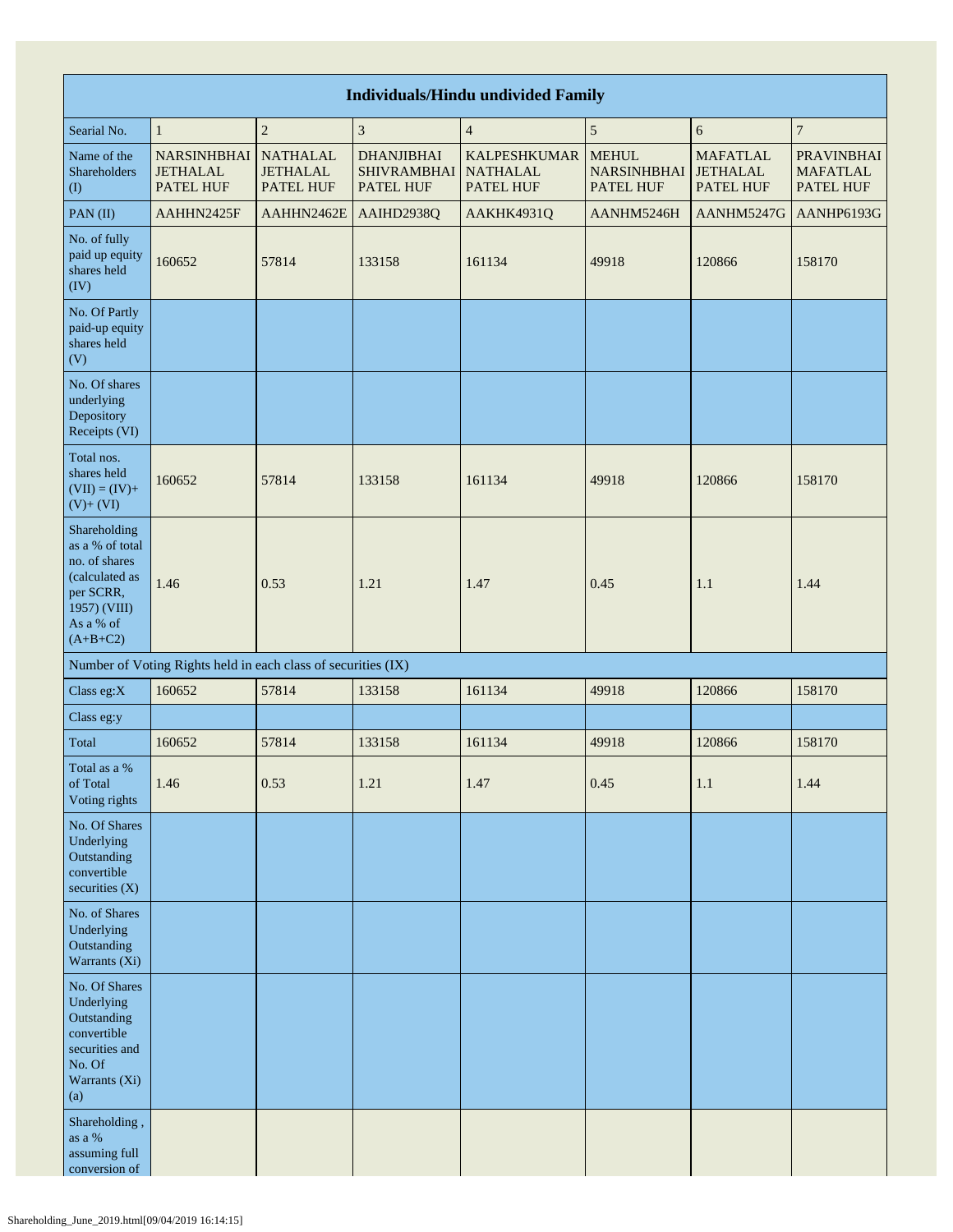| convertible<br>securities (as a<br>percentage of<br>diluted share<br>capital) $(XI)=$<br>$(VII)+(Xi)(a)$<br>As a % of<br>$(A+B+C2)$ | 1.46                                                    | 0.53              | 1.21             | 1.47           | 0.45           | 1.1            | 1.44              |
|-------------------------------------------------------------------------------------------------------------------------------------|---------------------------------------------------------|-------------------|------------------|----------------|----------------|----------------|-------------------|
|                                                                                                                                     | Number of Locked in shares (XII)                        |                   |                  |                |                |                |                   |
| No. (a)                                                                                                                             | $\mathbf{0}$                                            | $\boldsymbol{0}$  | $\boldsymbol{0}$ | $\mathbf{0}$   | $\mathbf{0}$   | $\overline{0}$ | $\mathbf{0}$      |
| As a % of<br>total Shares<br>$\text{held }(\text{b})$                                                                               | $\mathbf{0}$                                            | $\mathbf{0}$      | $\theta$         | $\mathbf{0}$   | $\overline{0}$ | $\mathbf{0}$   | $\overline{0}$    |
|                                                                                                                                     | Number of Shares pledged or otherwise encumbered (XIII) |                   |                  |                |                |                |                   |
| No. $(a)$                                                                                                                           |                                                         |                   |                  |                |                |                |                   |
| As a % of<br>total Shares<br>held(b)                                                                                                |                                                         |                   |                  |                |                |                |                   |
| Number of<br>equity shares<br>held in<br>dematerialized<br>form $(XIV)$                                                             | 160652                                                  | 57814             | 133158           | 161134         | 49918          | 120866         | 158170            |
|                                                                                                                                     | Reason for not providing PAN                            |                   |                  |                |                |                |                   |
| Reason for not<br>providing<br><b>PAN</b>                                                                                           |                                                         |                   |                  |                |                |                |                   |
| Shareholder<br>type                                                                                                                 | Promoter Group                                          | Promoter<br>Group | Promoter Group   | Promoter Group | Promoter Group | Promoter Group | Promoter<br>Group |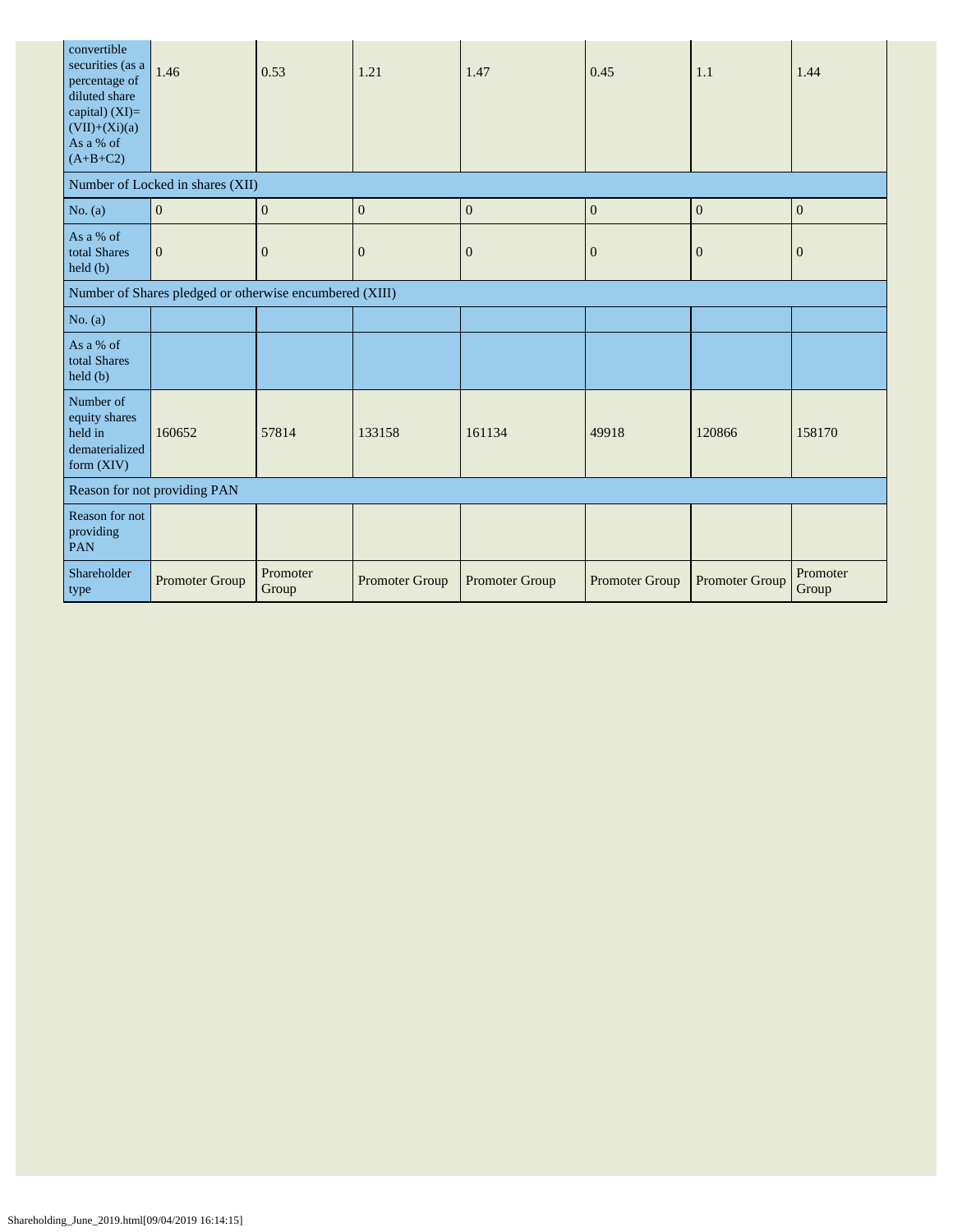| <b>Individuals/Hindu undivided Family</b>                                                                                                                           |                                                               |                                                         |                                                    |                                                     |                                                    |                                                      |                                                         |  |  |  |  |
|---------------------------------------------------------------------------------------------------------------------------------------------------------------------|---------------------------------------------------------------|---------------------------------------------------------|----------------------------------------------------|-----------------------------------------------------|----------------------------------------------------|------------------------------------------------------|---------------------------------------------------------|--|--|--|--|
| Searial No.                                                                                                                                                         | $\,8\,$                                                       | 9                                                       | 10                                                 | 11                                                  | 12                                                 | 13                                                   | 14                                                      |  |  |  |  |
| Name of the<br>Shareholders (I)                                                                                                                                     | <b>PRADIPKUMAR</b><br><b>NATHALAL</b><br>PATEL HUF            | <b>REVABHAI</b><br><b>JETHABHAI</b><br><b>PATEL HUF</b> | <b>NATHALAL</b><br><b>JETHALAL</b><br><b>PATEL</b> | <b>REVABHAI</b><br><b>JETHABHAI</b><br><b>PATEL</b> | <b>MAFATLAL</b><br><b>JETHALAL</b><br><b>PATEL</b> | <b>PRAVINBHAI</b><br><b>MAFATLAL</b><br><b>PATEL</b> | <b>SANGITABEN</b><br><b>JIGNESHBHAI</b><br><b>PATEL</b> |  |  |  |  |
| PAN(II)                                                                                                                                                             | AANHP6194B                                                    | AAQHR9486R                                              | ABYPP9531G                                         | ABYPP9844N                                          | ABZPP0223A                                         | ALEPP1735C                                           | ALEPP8727E                                              |  |  |  |  |
| No. of fully paid<br>up equity shares<br>held (IV)                                                                                                                  | 51600                                                         | 144832                                                  | 154905                                             | 840926                                              | 736112                                             | 1101682                                              | 18000                                                   |  |  |  |  |
| No. Of Partly<br>paid-up equity<br>shares held (V)                                                                                                                  |                                                               |                                                         |                                                    |                                                     |                                                    |                                                      |                                                         |  |  |  |  |
| No. Of shares<br>underlying<br>Depository<br>Receipts (VI)                                                                                                          |                                                               |                                                         |                                                    |                                                     |                                                    |                                                      |                                                         |  |  |  |  |
| Total nos. shares<br>$\text{held (VII)} =$<br>$(IV)+(V)+(VI)$                                                                                                       | 51600                                                         | 144832                                                  | 154905                                             | 840926                                              | 736112                                             | 1101682                                              | 18000                                                   |  |  |  |  |
| Shareholding as<br>a % of total no.<br>of shares<br>(calculated as per 0.47<br>SCRR, 1957)<br>(VIII) As a % of<br>$(A+B+C2)$                                        |                                                               | 1.32                                                    | 1.41                                               | 7.66                                                | 6.7                                                | 10.03                                                | 0.16                                                    |  |  |  |  |
|                                                                                                                                                                     | Number of Voting Rights held in each class of securities (IX) |                                                         |                                                    |                                                     |                                                    |                                                      |                                                         |  |  |  |  |
| Class eg:X                                                                                                                                                          | 51600                                                         | 144832                                                  | 154905                                             | 840926                                              | 736112                                             | 1101682                                              | 18000                                                   |  |  |  |  |
| Class eg:y                                                                                                                                                          |                                                               |                                                         |                                                    |                                                     |                                                    |                                                      |                                                         |  |  |  |  |
| Total                                                                                                                                                               | 51600                                                         | 144832                                                  | 154905                                             | 840926                                              | 736112                                             | 1101682                                              | 18000                                                   |  |  |  |  |
| Total as a % of<br><b>Total Voting</b><br>rights                                                                                                                    | 0.47                                                          | 1.32                                                    | 1.41                                               | 7.66                                                | 6.7                                                | 10.03                                                | 0.16                                                    |  |  |  |  |
| No. Of Shares<br>Underlying<br>Outstanding<br>convertible<br>securities $(X)$                                                                                       |                                                               |                                                         |                                                    |                                                     |                                                    |                                                      |                                                         |  |  |  |  |
| No. of Shares<br>Underlying<br>Outstanding<br>Warrants (Xi)                                                                                                         |                                                               |                                                         |                                                    |                                                     |                                                    |                                                      |                                                         |  |  |  |  |
| No. Of Shares<br>Underlying<br>Outstanding<br>convertible<br>securities and<br>No. Of Warrants<br>$(Xi)$ $(a)$                                                      |                                                               |                                                         |                                                    |                                                     |                                                    |                                                      |                                                         |  |  |  |  |
| Shareholding, as<br>a % assuming<br>full conversion<br>of convertible<br>securities (as a<br>percentage of<br>diluted share<br>capital) (XI)=<br>$(VII)+(Xi)(a) As$ | 0.47                                                          | 1.32                                                    | 1.41                                               | 7.66                                                | 6.7                                                | 10.03                                                | 0.16                                                    |  |  |  |  |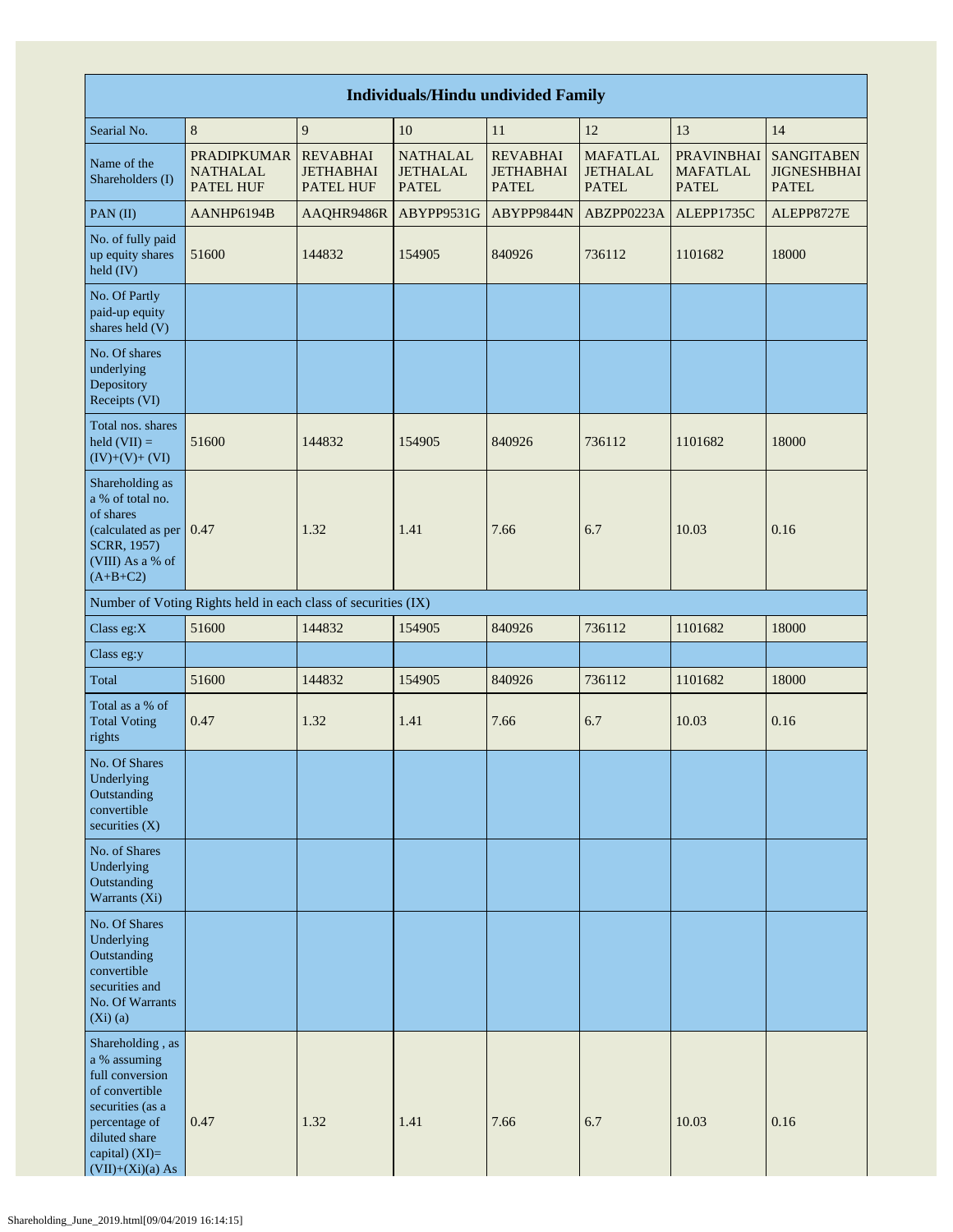| a % of<br>$(A+B+C2)$                                                    |                                                         |                   |                   |                   |          |          |                |
|-------------------------------------------------------------------------|---------------------------------------------------------|-------------------|-------------------|-------------------|----------|----------|----------------|
| Number of Locked in shares (XII)                                        |                                                         |                   |                   |                   |          |          |                |
| No. $(a)$                                                               | $\mathbf{0}$                                            | $\Omega$          | $\mathbf{0}$      | $\overline{0}$    | 66000    | 141000   | $\overline{0}$ |
| As a % of total<br>Shares held (b)                                      | $\overline{0}$                                          | $\overline{0}$    | $\mathbf{0}$      | $\overline{0}$    | 8.97     | 12.8     | $\mathbf{0}$   |
|                                                                         | Number of Shares pledged or otherwise encumbered (XIII) |                   |                   |                   |          |          |                |
| No. $(a)$                                                               |                                                         |                   |                   |                   |          |          |                |
| As a % of total<br>Shares held (b)                                      |                                                         |                   |                   |                   |          |          |                |
| Number of<br>equity shares<br>held in<br>dematerialized<br>form $(XIV)$ | 51600                                                   | 144832            | 154905            | 840926            | 736112   | 1101682  | 18000          |
| Reason for not providing PAN                                            |                                                         |                   |                   |                   |          |          |                |
| Reason for not<br>providing PAN                                         |                                                         |                   |                   |                   |          |          |                |
| Shareholder type                                                        | Promoter Group                                          | Promoter<br>Group | Promoter<br>Group | Promoter<br>Group | Promoter | Promoter | Promoter Group |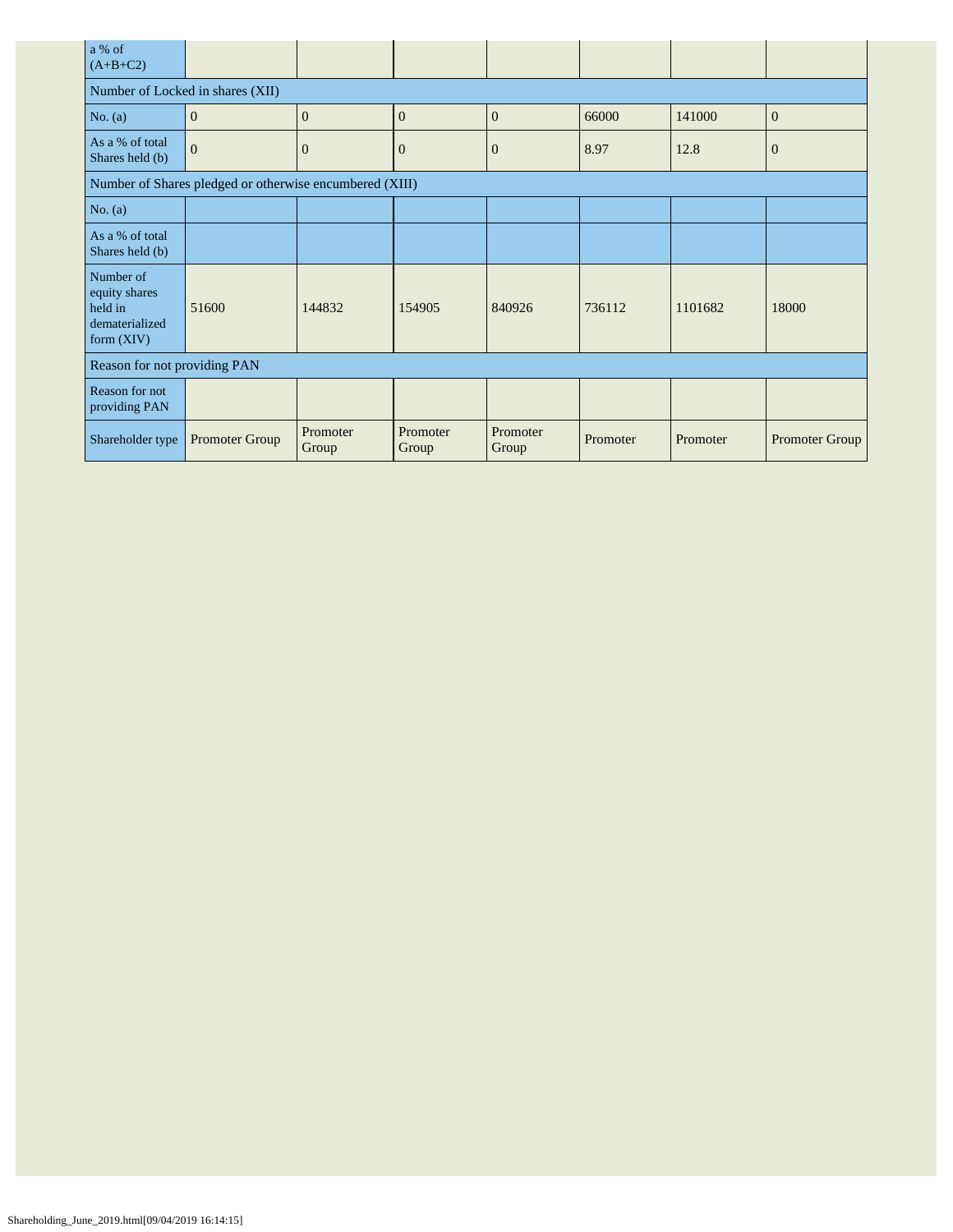|                                                                                                                            | <b>Individuals/Hindu undivided Family</b>                |                                                               |                                                        |                                                    |                                                        |                                                     |                                                    |  |  |  |  |  |  |
|----------------------------------------------------------------------------------------------------------------------------|----------------------------------------------------------|---------------------------------------------------------------|--------------------------------------------------------|----------------------------------------------------|--------------------------------------------------------|-----------------------------------------------------|----------------------------------------------------|--|--|--|--|--|--|
| Searial No.                                                                                                                | 15                                                       | 16                                                            | 17                                                     | 18                                                 | 19                                                     | 20                                                  | 21                                                 |  |  |  |  |  |  |
| Name of the<br>Shareholders<br>$\left( \mathrm{I}\right)$                                                                  | <b>DHANAJIBHAI</b><br><b>SHIVRAMBHAI</b><br><b>PATEL</b> | <b>RINKUBEN</b><br><b>RAMESHKUMAR</b><br><b>PATEL</b>         | <b>KALPESHKUMAR</b><br><b>NATHALAL</b><br><b>PATEL</b> | <b>MEHUL</b><br><b>NARSINHBHAI</b><br><b>PATEL</b> | <b>NARSINHBHAI</b><br><b>JETHABHAI</b><br><b>PATEL</b> | <b>SHANTABEN</b><br><b>MAFATLAL</b><br><b>PATEL</b> | <b>LAXMIBEN</b><br><b>REVABHAI</b><br><b>PATEL</b> |  |  |  |  |  |  |
| PAN(II)                                                                                                                    | AMSPP1663N                                               | ARAPP7961J                                                    | ASLPP0443K                                             | ASLPP0482G                                         | ASLPP0625K                                             | ATTPP7767M                                          | ATTPP8113H                                         |  |  |  |  |  |  |
| No. of fully<br>paid up equity<br>shares held<br>(IV)                                                                      | 810864                                                   | 28994                                                         | 904174                                                 | 74882                                              | 779184                                                 | 108102                                              | 52106                                              |  |  |  |  |  |  |
| No. Of Partly<br>paid-up equity<br>shares held<br>(V)                                                                      |                                                          |                                                               |                                                        |                                                    |                                                        |                                                     |                                                    |  |  |  |  |  |  |
| No. Of shares<br>underlying<br>Depository<br>Receipts (VI)                                                                 |                                                          |                                                               |                                                        |                                                    |                                                        |                                                     |                                                    |  |  |  |  |  |  |
| Total nos.<br>shares held<br>$(VII) = (IV) +$<br>$(V)+(VI)$                                                                | 810864                                                   | 28994                                                         | 904174                                                 | 74882                                              | 779184                                                 | 108102                                              | 52106                                              |  |  |  |  |  |  |
| Shareholding<br>as a % of total<br>no. of shares<br>(calculated as<br>per SCRR,<br>1957) (VIII)<br>As a % of<br>$(A+B+C2)$ | 7.38                                                     | 0.26                                                          | 8.23                                                   | 0.68                                               | 7.1                                                    | 0.98                                                | 0.47                                               |  |  |  |  |  |  |
|                                                                                                                            |                                                          | Number of Voting Rights held in each class of securities (IX) |                                                        |                                                    |                                                        |                                                     |                                                    |  |  |  |  |  |  |
| Class eg: $X$                                                                                                              | 810864                                                   | 28994                                                         | 904174                                                 | 74882                                              | 779184                                                 | 108102                                              | 52106                                              |  |  |  |  |  |  |
| Class eg:y                                                                                                                 |                                                          |                                                               |                                                        |                                                    |                                                        |                                                     |                                                    |  |  |  |  |  |  |
| Total                                                                                                                      | 810864                                                   | 28994                                                         | 904174                                                 | 74882                                              | 779184                                                 | 108102                                              | 52106                                              |  |  |  |  |  |  |
| Total as a %<br>of Total<br>Voting rights                                                                                  | 7.38                                                     | $0.26\,$                                                      | 8.23                                                   | 0.68                                               | 7.1                                                    | 0.98                                                | 0.47                                               |  |  |  |  |  |  |
| No. Of Shares<br>Underlying<br>Outstanding<br>convertible<br>securities (X)                                                |                                                          |                                                               |                                                        |                                                    |                                                        |                                                     |                                                    |  |  |  |  |  |  |
| No. of Shares<br>Underlying<br>Outstanding<br>Warrants (Xi)                                                                |                                                          |                                                               |                                                        |                                                    |                                                        |                                                     |                                                    |  |  |  |  |  |  |
| No. Of Shares<br>Underlying<br>Outstanding<br>convertible<br>securities and<br>No. Of<br>Warrants (Xi)<br>(a)              |                                                          |                                                               |                                                        |                                                    |                                                        |                                                     |                                                    |  |  |  |  |  |  |
| Shareholding,<br>as a $%$<br>assuming full<br>conversion of                                                                |                                                          |                                                               |                                                        |                                                    |                                                        |                                                     |                                                    |  |  |  |  |  |  |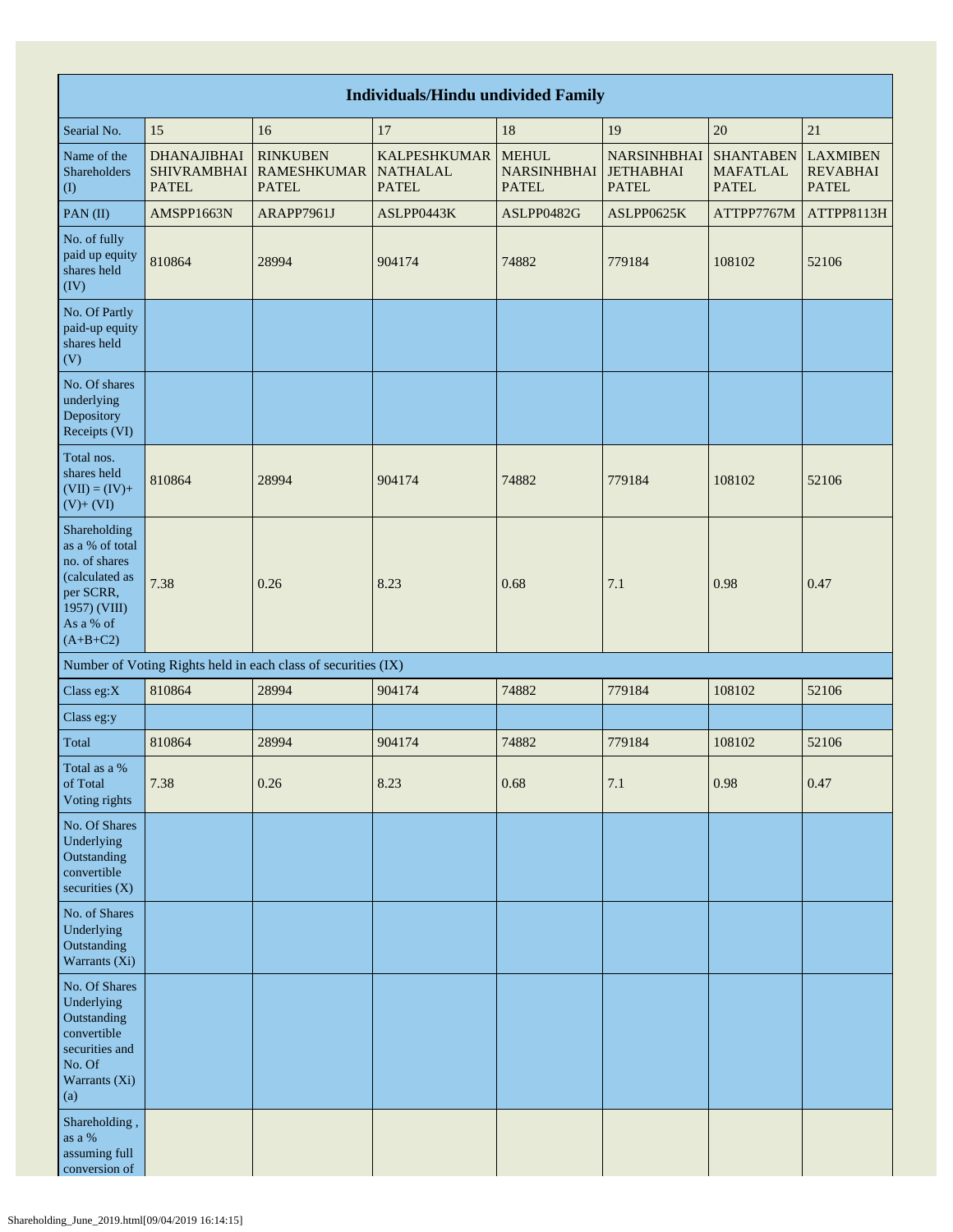| convertible<br>securities (as a<br>percentage of<br>diluted share<br>capital) $(XI)=$<br>$(VII)+(Xi)(a)$<br>As a % of<br>$(A+B+C2)$ | 7.38                             | 0.26                                                    | 8.23           | 0.68           | 7.1            | 0.98              | 0.47              |
|-------------------------------------------------------------------------------------------------------------------------------------|----------------------------------|---------------------------------------------------------|----------------|----------------|----------------|-------------------|-------------------|
|                                                                                                                                     | Number of Locked in shares (XII) |                                                         |                |                |                |                   |                   |
| No. $(a)$                                                                                                                           | 66000                            | $\mathbf{0}$                                            | 132000         | 66000          | $\mathbf{0}$   | $\boldsymbol{0}$  | 36000             |
| As a % of<br>total Shares<br>held(b)                                                                                                | 8.14                             | $\boldsymbol{0}$                                        | 14.6           | 88.14          | $\mathbf{0}$   | $\mathbf{0}$      | 69.09             |
|                                                                                                                                     |                                  | Number of Shares pledged or otherwise encumbered (XIII) |                |                |                |                   |                   |
| No. $(a)$                                                                                                                           |                                  |                                                         |                |                |                |                   |                   |
| As a % of<br>total Shares<br>$\text{held }(\text{b})$                                                                               |                                  |                                                         |                |                |                |                   |                   |
| Number of<br>equity shares<br>held in<br>dematerialized<br>form (XIV)                                                               | 810864                           | 28994                                                   | 904174         | 74882          | 779184         | 108102            | 52106             |
|                                                                                                                                     | Reason for not providing PAN     |                                                         |                |                |                |                   |                   |
| Reason for not<br>providing<br><b>PAN</b>                                                                                           |                                  |                                                         |                |                |                |                   |                   |
| Shareholder<br>type                                                                                                                 | Promoter                         | Promoter Group                                          | Promoter Group | Promoter Group | Promoter Group | Promoter<br>Group | Promoter<br>Group |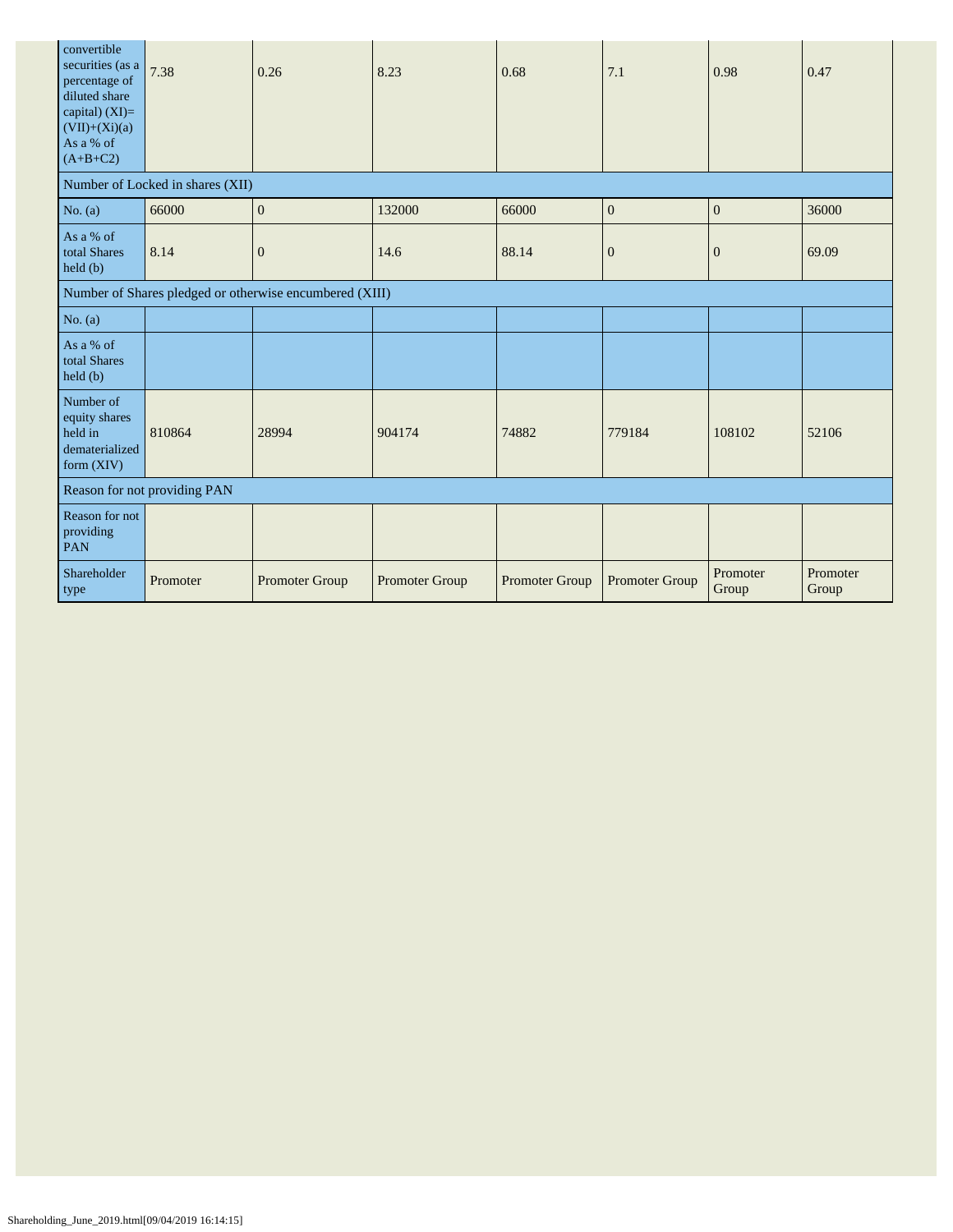| <b>Individuals/Hindu undivided Family</b>                                                                                  |                                                               |                                                    |                                                        |                                                       |                                                     |                                                      |                                                   |  |
|----------------------------------------------------------------------------------------------------------------------------|---------------------------------------------------------------|----------------------------------------------------|--------------------------------------------------------|-------------------------------------------------------|-----------------------------------------------------|------------------------------------------------------|---------------------------------------------------|--|
| Searial No.                                                                                                                | 25<br>27<br>22<br>23<br>24<br>26<br>28                        |                                                    |                                                        |                                                       |                                                     |                                                      |                                                   |  |
| Name of the<br>Shareholders<br>(1)                                                                                         | <b>CHANDRIKABEN</b><br><b>NARSINHBHAI</b><br><b>PATEL</b>     | <b>BABIBEN</b><br><b>NATHABHAI</b><br><b>PATEL</b> | <b>CHHAYABEN</b><br><b>PRAVINKUMAR</b><br><b>PATEL</b> | <b>PRADIPKUMAR</b><br><b>NATHALAL</b><br><b>PATEL</b> | <b>INDUBEN</b><br><b>DHANJIBHAI</b><br><b>PATEL</b> | <b>URMIBEN</b><br><b>PRADIPKUMAR</b><br><b>PATEL</b> | <b>BHARGAV</b><br><b>REVABHAI</b><br><b>PATEL</b> |  |
| PAN(II)                                                                                                                    | ATTPP8115B                                                    | AUBPP3046L                                         | AVEPP6203F                                             | BEIPP4646A                                            | BIXPP1439E                                          | BJBPP0650G                                           | CBRPP2224D                                        |  |
| No. of fully<br>paid up equity<br>shares held<br>(IV)                                                                      | 12008                                                         | 9432                                               | 98524                                                  | 767554                                                | 73364                                               | 13000                                                | 85468                                             |  |
| No. Of Partly<br>paid-up equity<br>shares held<br>(V)                                                                      |                                                               |                                                    |                                                        |                                                       |                                                     |                                                      |                                                   |  |
| No. Of shares<br>underlying<br>Depository<br>Receipts (VI)                                                                 |                                                               |                                                    |                                                        |                                                       |                                                     |                                                      |                                                   |  |
| Total nos.<br>shares held<br>$(VII) = (IV) +$<br>$(V) + (VI)$                                                              | 12008                                                         | 9432                                               | 98524                                                  | 767554                                                | 73364                                               | 13000                                                | 85468                                             |  |
| Shareholding<br>as a % of total<br>no. of shares<br>(calculated as<br>per SCRR,<br>1957) (VIII)<br>As a % of<br>$(A+B+C2)$ | 0.11                                                          | 0.09                                               | 0.9                                                    | 6.99                                                  | 0.67                                                | 0.12                                                 | 0.78                                              |  |
|                                                                                                                            | Number of Voting Rights held in each class of securities (IX) |                                                    |                                                        |                                                       |                                                     |                                                      |                                                   |  |
| Class eg:X                                                                                                                 | 12008                                                         | 9432                                               | 98524                                                  | 767554                                                | 73364                                               | 13000                                                | 85468                                             |  |
| Class eg:y                                                                                                                 |                                                               |                                                    |                                                        |                                                       |                                                     |                                                      |                                                   |  |
| Total                                                                                                                      | 12008                                                         | 9432                                               | 98524                                                  | 767554                                                | 73364                                               | 13000                                                | 85468                                             |  |
| Total as a $\%$<br>of Total<br>Voting rights                                                                               | 0.11                                                          | 0.09                                               | 0.9                                                    | 6.99                                                  | 0.67                                                | 0.12                                                 | 0.78                                              |  |
| No. Of Shares<br>Underlying<br>Outstanding<br>convertible<br>securities $(X)$                                              |                                                               |                                                    |                                                        |                                                       |                                                     |                                                      |                                                   |  |
| No. of Shares<br>Underlying<br>Outstanding<br>Warrants (Xi)                                                                |                                                               |                                                    |                                                        |                                                       |                                                     |                                                      |                                                   |  |
| No. Of Shares<br>Underlying<br>Outstanding<br>convertible<br>securities and<br>No. Of<br>Warrants (Xi)<br>(a)              |                                                               |                                                    |                                                        |                                                       |                                                     |                                                      |                                                   |  |
| Shareholding,<br>as a $\%$<br>assuming full<br>conversion of                                                               |                                                               |                                                    |                                                        |                                                       |                                                     |                                                      |                                                   |  |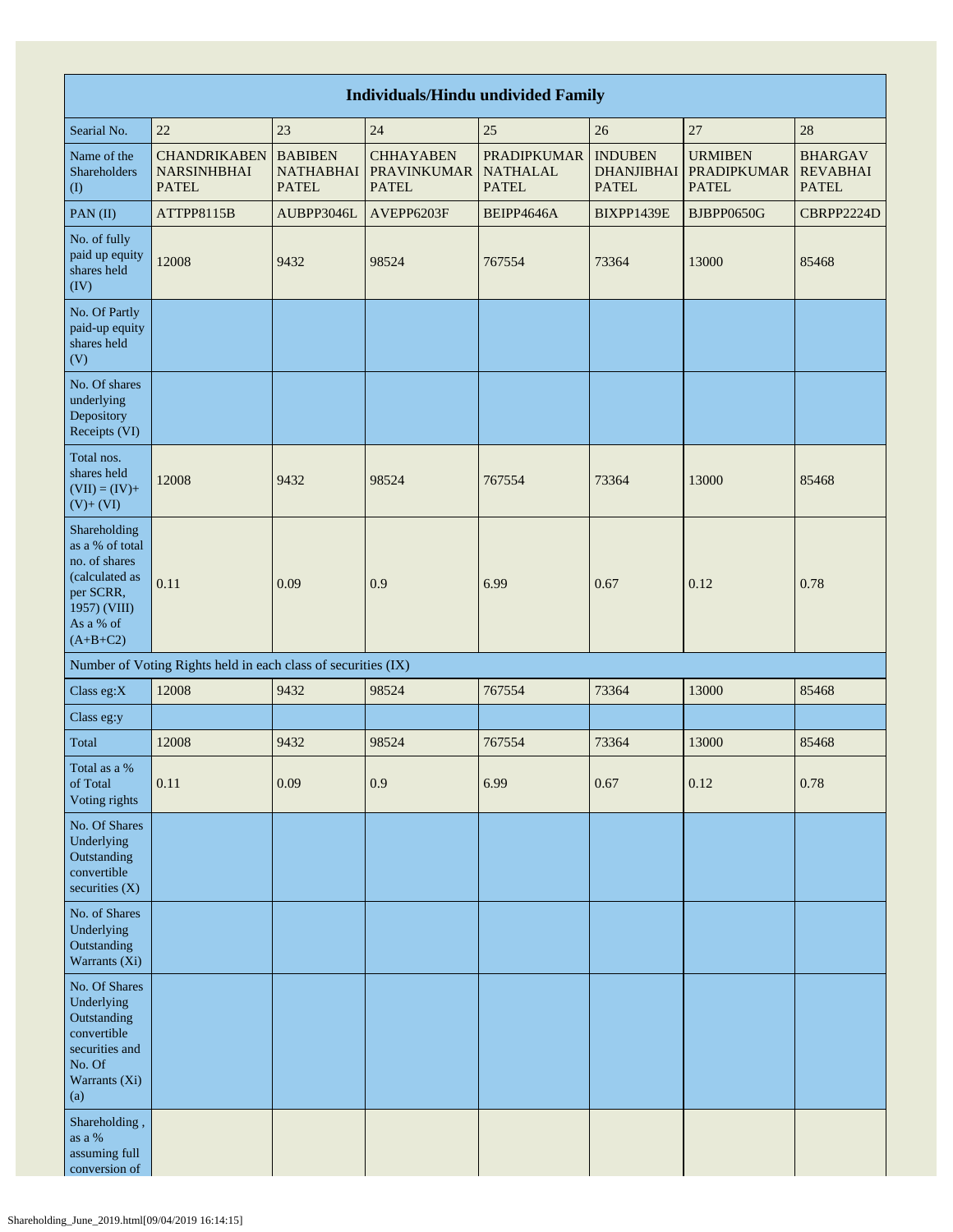| convertible<br>securities (as a<br>percentage of<br>diluted share<br>capital) (XI)=<br>$(VII)+(Xi)(a)$<br>As a % of<br>$(A+B+C2)$ | 0.11                                                    | 0.09              | 0.9                   | 6.99           | 0.67              | 0.12                  | 0.78              |
|-----------------------------------------------------------------------------------------------------------------------------------|---------------------------------------------------------|-------------------|-----------------------|----------------|-------------------|-----------------------|-------------------|
|                                                                                                                                   | Number of Locked in shares (XII)                        |                   |                       |                |                   |                       |                   |
| No. $(a)$                                                                                                                         | $\boldsymbol{0}$                                        | $\mathbf{0}$      | $\boldsymbol{0}$      | $\mathbf{0}$   | $\mathbf{0}$      | $\boldsymbol{0}$      | $\mathbf{0}$      |
| As a % of<br>total Shares<br>held (b)                                                                                             | $\mathbf{0}$                                            | $\overline{0}$    | $\overline{0}$        | $\mathbf{0}$   | $\overline{0}$    | $\overline{0}$        | $\boldsymbol{0}$  |
|                                                                                                                                   | Number of Shares pledged or otherwise encumbered (XIII) |                   |                       |                |                   |                       |                   |
| No. $(a)$                                                                                                                         |                                                         |                   |                       |                |                   |                       |                   |
| As a % of<br>total Shares<br>held (b)                                                                                             |                                                         |                   |                       |                |                   |                       |                   |
| Number of<br>equity shares<br>held in<br>dematerialized<br>form $(XIV)$                                                           | 12008                                                   | 9432              | 98524                 | 767554         | 73364             | 13000                 | 85468             |
| Reason for not providing PAN                                                                                                      |                                                         |                   |                       |                |                   |                       |                   |
| Reason for not<br>providing<br>PAN                                                                                                |                                                         |                   |                       |                |                   |                       |                   |
| Shareholder<br>type                                                                                                               | Promoter Group                                          | Promoter<br>Group | <b>Promoter Group</b> | Promoter Group | Promoter<br>Group | <b>Promoter Group</b> | Promoter<br>Group |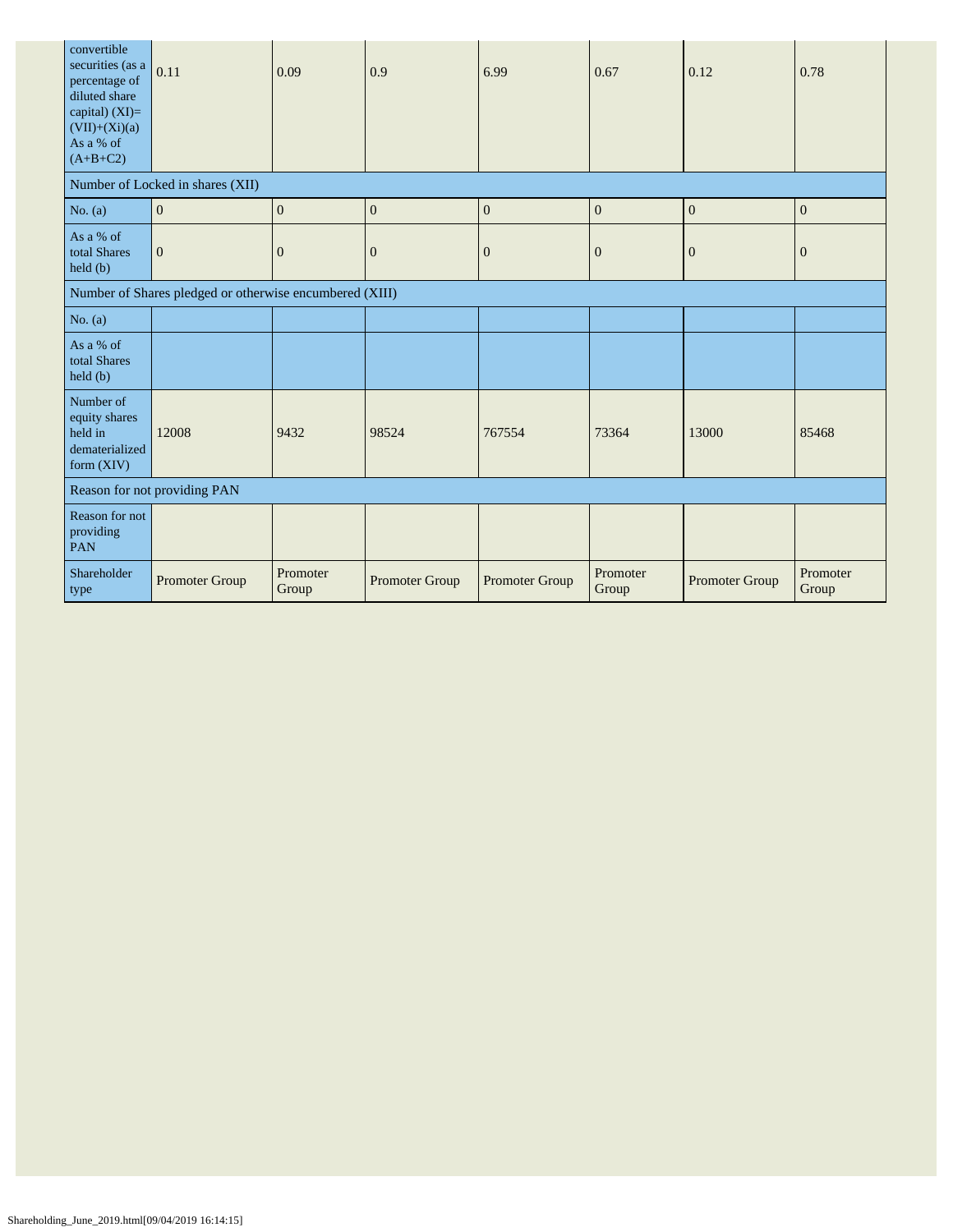| <b>Individuals/Hindu undivided Family</b>                                                                                                                                                                                    |                                                               |                       |  |  |  |  |
|------------------------------------------------------------------------------------------------------------------------------------------------------------------------------------------------------------------------------|---------------------------------------------------------------|-----------------------|--|--|--|--|
| Searial No.                                                                                                                                                                                                                  | 29                                                            |                       |  |  |  |  |
| Name of the<br>Shareholders (I)                                                                                                                                                                                              | TRUPTIBEN KALPESHKUMAR PATEL                                  | Click here to go back |  |  |  |  |
| PAN(II)                                                                                                                                                                                                                      | CJZPP2957B                                                    | Total                 |  |  |  |  |
| No. of fully paid<br>up equity shares<br>held (IV)                                                                                                                                                                           | 37949                                                         | 7745374               |  |  |  |  |
| No. Of Partly paid-<br>up equity shares<br>held(V)                                                                                                                                                                           |                                                               |                       |  |  |  |  |
| No. Of shares<br>underlying<br>Depository<br>Receipts (VI)                                                                                                                                                                   |                                                               |                       |  |  |  |  |
| Total nos. shares<br>held $(VII) = (IV) +$<br>$(V) + (VI)$                                                                                                                                                                   | 37949                                                         | 7745374               |  |  |  |  |
| Shareholding as a<br>% of total no. of<br>shares (calculated<br>as per SCRR,<br>1957) (VIII) As a<br>% of $(A+B+C2)$                                                                                                         | 0.35                                                          | 70.54                 |  |  |  |  |
|                                                                                                                                                                                                                              | Number of Voting Rights held in each class of securities (IX) |                       |  |  |  |  |
| Class eg:X                                                                                                                                                                                                                   | 37949                                                         | 7745374               |  |  |  |  |
| Class eg:y                                                                                                                                                                                                                   |                                                               |                       |  |  |  |  |
| Total                                                                                                                                                                                                                        | 37949                                                         | 7745374               |  |  |  |  |
| Total as a % of<br><b>Total Voting rights</b>                                                                                                                                                                                | 0.35                                                          | 70.54                 |  |  |  |  |
| No. Of Shares<br>Underlying<br>Outstanding<br>convertible<br>securities $(X)$                                                                                                                                                |                                                               |                       |  |  |  |  |
| No. of Shares<br>Underlying<br>Outstanding<br>Warrants (Xi)                                                                                                                                                                  |                                                               |                       |  |  |  |  |
| No. Of Shares<br>Underlying<br>Outstanding<br>convertible<br>securities and No.<br>Of Warrants (Xi)<br>(a)                                                                                                                   |                                                               |                       |  |  |  |  |
| Shareholding, as a<br>% assuming full<br>conversion of<br>convertible<br>securities (as a<br>percentage of<br>diluted share<br>capital) (XI)=<br>$(VII)+(Xi)(a)$ As a<br>% of $(A+B+C2)$<br>Number of Locked in shares (XII) | 0.35                                                          | 70.54                 |  |  |  |  |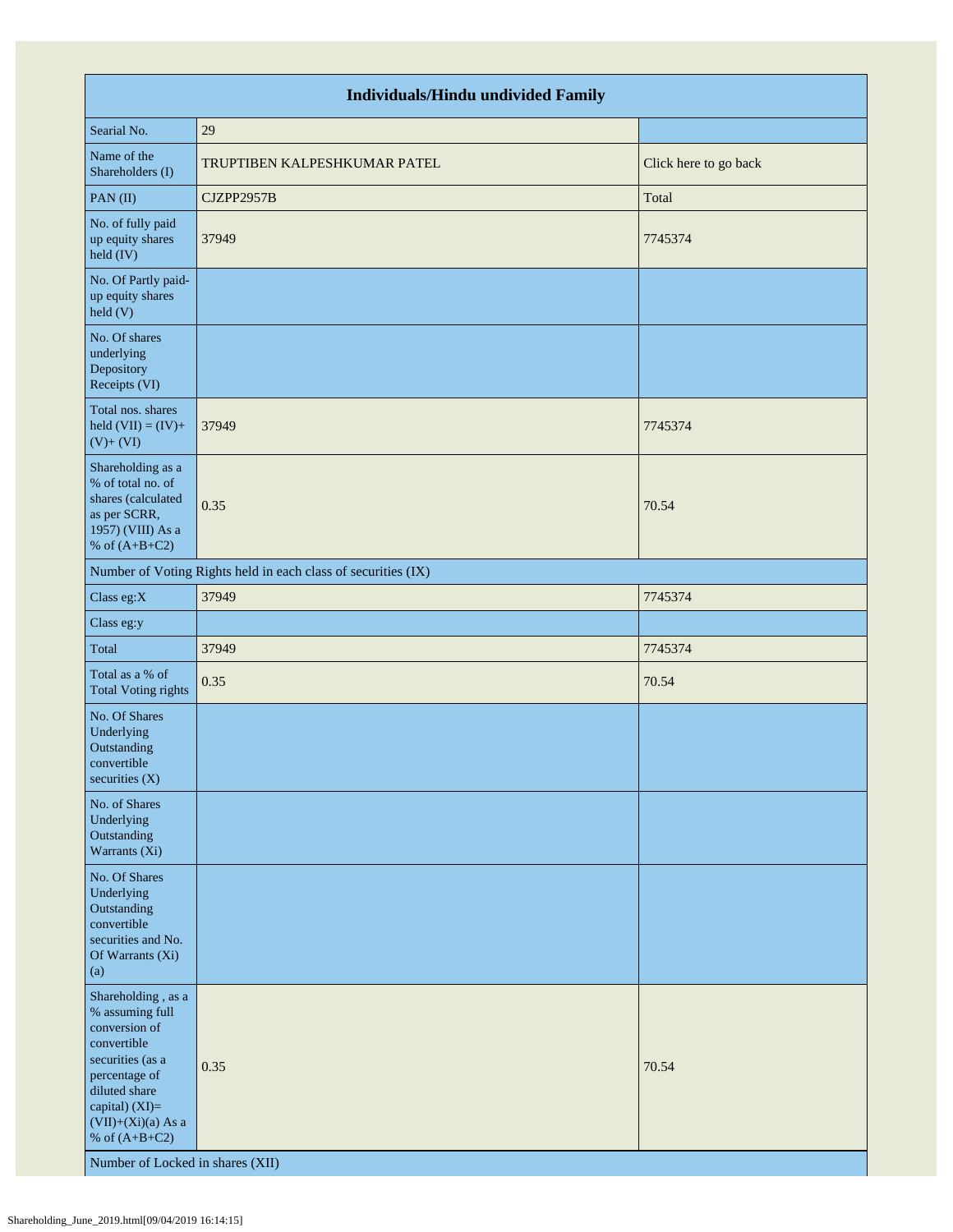| No. $(a)$                                                            | $\overline{0}$                                          | 507000  |  |  |  |
|----------------------------------------------------------------------|---------------------------------------------------------|---------|--|--|--|
| As a % of total<br>Shares held (b)                                   | $\mathbf{0}$                                            | 6.55    |  |  |  |
|                                                                      | Number of Shares pledged or otherwise encumbered (XIII) |         |  |  |  |
| No. $(a)$                                                            |                                                         |         |  |  |  |
| As a % of total<br>Shares held (b)                                   |                                                         |         |  |  |  |
| Number of equity<br>shares held in<br>dematerialized<br>form $(XIV)$ | 37949                                                   | 7745374 |  |  |  |
| Reason for not providing PAN                                         |                                                         |         |  |  |  |
| Reason for not<br>providing PAN                                      |                                                         |         |  |  |  |
| Shareholder type                                                     | Promoter Group                                          |         |  |  |  |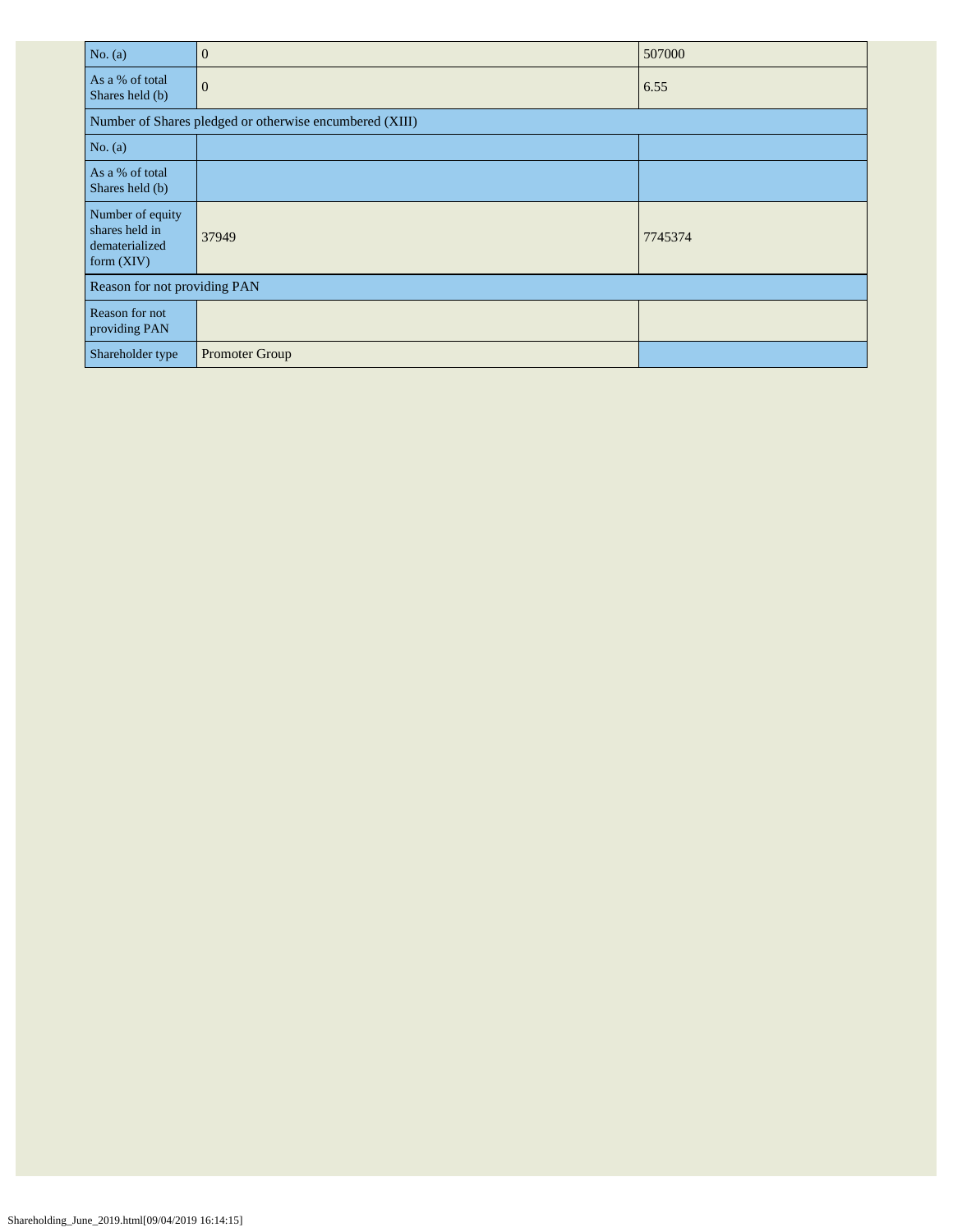| Individuals - ii. Individual shareholders holding nominal share capital in excess of Rs. 2 lakhs.                                                                                                                        |                                                               |                                        |                                     |                          |  |  |  |
|--------------------------------------------------------------------------------------------------------------------------------------------------------------------------------------------------------------------------|---------------------------------------------------------------|----------------------------------------|-------------------------------------|--------------------------|--|--|--|
| Searial No.                                                                                                                                                                                                              | $\mathbf{1}$                                                  | $\sqrt{2}$                             | $\mathfrak z$                       |                          |  |  |  |
| Name of the<br>Shareholders (I)                                                                                                                                                                                          | VINODSING NARYAANSING<br><b>RATHORE</b>                       | <b>BOSHOBY UTKARSH</b><br><b>PATEL</b> | PRIYAL BHADRESHKUMAR<br><b>SHAH</b> | Click here to go<br>back |  |  |  |
| PAN(II)                                                                                                                                                                                                                  | ADLPR3200R                                                    | AHPPP6365F                             | DLHPS8026M                          | Total                    |  |  |  |
| No. of fully paid<br>up equity shares<br>held (IV)                                                                                                                                                                       | 201000                                                        | 444000                                 | 291000                              | 936000                   |  |  |  |
| No. Of Partly paid-<br>up equity shares<br>held(V)                                                                                                                                                                       |                                                               |                                        |                                     |                          |  |  |  |
| No. Of shares<br>underlying<br>Depository<br>Receipts (VI)                                                                                                                                                               |                                                               |                                        |                                     |                          |  |  |  |
| Total nos. shares<br>held $(VII) = (IV) +$<br>$(V)+(VI)$                                                                                                                                                                 | 201000                                                        | 444000                                 | 291000                              | 936000                   |  |  |  |
| Shareholding as a<br>% of total no. of<br>shares (calculated<br>as per SCRR,<br>1957) (VIII) As a<br>% of $(A+B+C2)$                                                                                                     | 1.83                                                          | 4.04                                   | 2.65                                | 8.52                     |  |  |  |
|                                                                                                                                                                                                                          | Number of Voting Rights held in each class of securities (IX) |                                        |                                     |                          |  |  |  |
| Class eg: X                                                                                                                                                                                                              | 201000                                                        | 444000                                 | 291000                              | 936000                   |  |  |  |
| Class eg:y                                                                                                                                                                                                               |                                                               |                                        |                                     |                          |  |  |  |
| Total                                                                                                                                                                                                                    | 201000                                                        | 444000                                 | 291000                              | 936000                   |  |  |  |
| Total as a % of<br><b>Total Voting rights</b>                                                                                                                                                                            | 1.83                                                          | 4.04                                   | 2.65                                | 8.52                     |  |  |  |
| No. Of Shares<br>Underlying<br>Outstanding<br>convertible<br>securities (X)                                                                                                                                              |                                                               |                                        |                                     |                          |  |  |  |
| No. of Shares<br>Underlying<br>Outstanding<br>Warrants (Xi)                                                                                                                                                              |                                                               |                                        |                                     |                          |  |  |  |
| No. Of Shares<br>Underlying<br>Outstanding<br>convertible<br>securities and No.<br>Of Warrants (Xi)<br>(a)                                                                                                               |                                                               |                                        |                                     |                          |  |  |  |
| Shareholding, as a<br>% assuming full<br>conversion of<br>convertible<br>securities (as a<br>percentage of<br>diluted share<br>capital) (XI)=<br>$(VII)+(X)$ As a %<br>of $(A+B+C2)$<br>Number of Locked in shares (XII) | 1.83                                                          | 4.04                                   | 2.65                                | 8.52                     |  |  |  |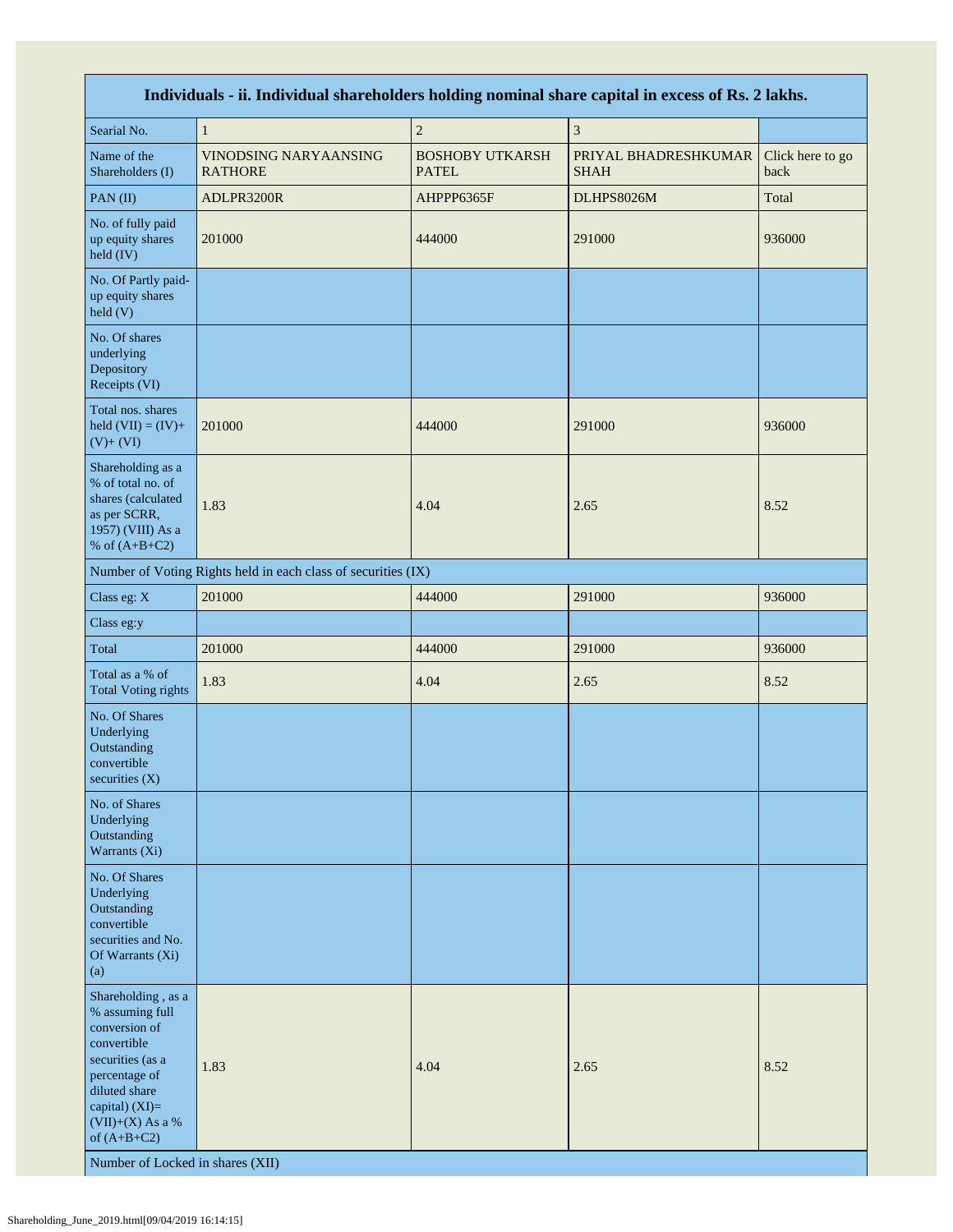| No. $(a)$                                                            |        |        |        |        |  |  |
|----------------------------------------------------------------------|--------|--------|--------|--------|--|--|
| As a % of total<br>Shares held (b)                                   |        |        |        |        |  |  |
| Number of equity<br>shares held in<br>dematerialized<br>form $(XIV)$ | 201000 | 444000 | 291000 | 936000 |  |  |
| Reason for not providing PAN                                         |        |        |        |        |  |  |
| Reason for not<br>providing PAN                                      |        |        |        |        |  |  |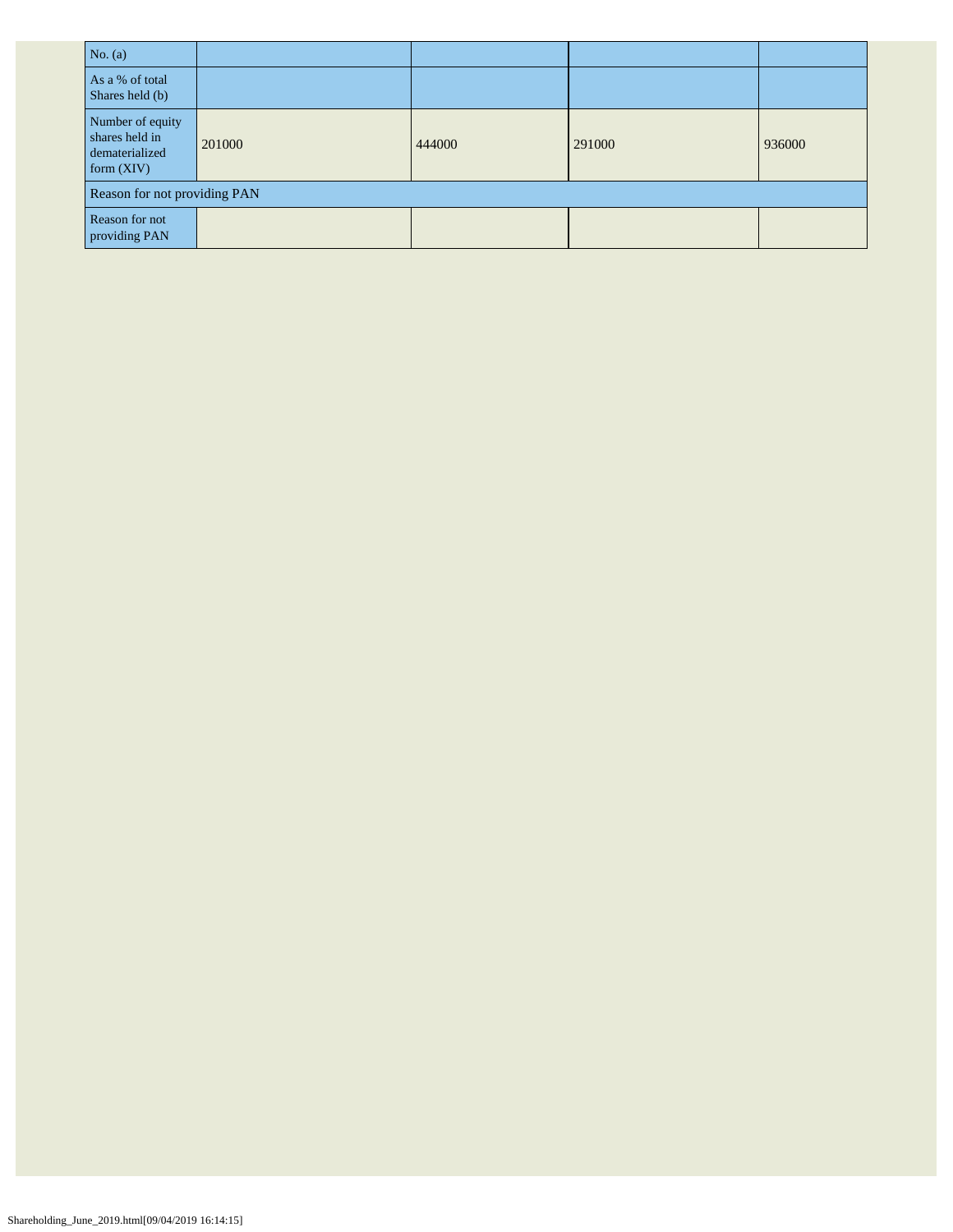| Any Other (specify)                                                                                                  |                     |                            |                              |                                              |                          |  |
|----------------------------------------------------------------------------------------------------------------------|---------------------|----------------------------|------------------------------|----------------------------------------------|--------------------------|--|
| Searial No.                                                                                                          | $\mathbf{1}$        | $\overline{c}$             | 3                            | $\overline{4}$                               |                          |  |
| Category                                                                                                             | Clearing<br>Members | <b>Bodies</b><br>Corporate | Non-Resident Indian<br>(NRI) | Non-Resident Indian (NRI)                    |                          |  |
| Category / More<br>than 1 percentage                                                                                 | Category            | Category                   | Category                     | More than 1 percentage of<br>shareholding    |                          |  |
| Name of the<br>Shareholders (I)                                                                                      |                     |                            |                              | <b>PADMANABHAN</b><br><b>BALASUBRAMANIAM</b> | Click here to go<br>back |  |
| $PAN$ (II)                                                                                                           |                     |                            |                              | AKYPB9555B                                   | Total                    |  |
| No. of the<br>Shareholders (I)                                                                                       | 3                   | 9                          | 7                            | $\mathbf{1}$                                 | 19                       |  |
| No. of fully paid<br>up equity shares<br>held (IV)                                                                   | 1709                | 86270                      | 100610                       | 138000                                       | 188589                   |  |
| No. Of Partly paid-<br>up equity shares<br>held(V)                                                                   |                     |                            |                              |                                              |                          |  |
| No. Of shares<br>underlying<br>Depository<br>Receipts (VI)                                                           |                     |                            |                              |                                              |                          |  |
| Total nos. shares<br>held $(VII) = (IV) +$<br>$(V)+(VI)$                                                             | 1709                | 86270                      | 100610                       | 138000                                       | 188589                   |  |
| Shareholding as a<br>% of total no. of<br>shares (calculated<br>as per SCRR,<br>1957) (VIII) As a<br>% of $(A+B+C2)$ | 0.02                | 0.79                       | 0.92                         | 1.26                                         | 1.73                     |  |
| Number of Voting Rights held in each class of securities (IX)                                                        |                     |                            |                              |                                              |                          |  |
| Class eg: X                                                                                                          | 1709                | 86270                      | 100610                       | 138000                                       | 188589                   |  |
| Class eg:y                                                                                                           |                     |                            |                              |                                              |                          |  |
| Total                                                                                                                | 1709                | 86270                      | 100610                       | 138000                                       | 188589                   |  |
| Total as a % of<br><b>Total Voting rights</b>                                                                        | 0.02                | 0.79                       | 0.92                         | 1.26                                         | 1.73                     |  |
| No. Of Shares<br>Underlying<br>Outstanding<br>convertible<br>securities $(X)$                                        |                     |                            |                              |                                              |                          |  |
| No. of Shares<br>Underlying<br>Outstanding<br>Warrants (Xi)                                                          |                     |                            |                              |                                              |                          |  |
| No. Of Shares<br>Underlying<br>Outstanding<br>convertible<br>securities and No.<br>Of Warrants (Xi)<br>(a)           |                     |                            |                              |                                              |                          |  |
| Shareholding, as a<br>% assuming full<br>conversion of<br>convertible                                                |                     |                            |                              |                                              |                          |  |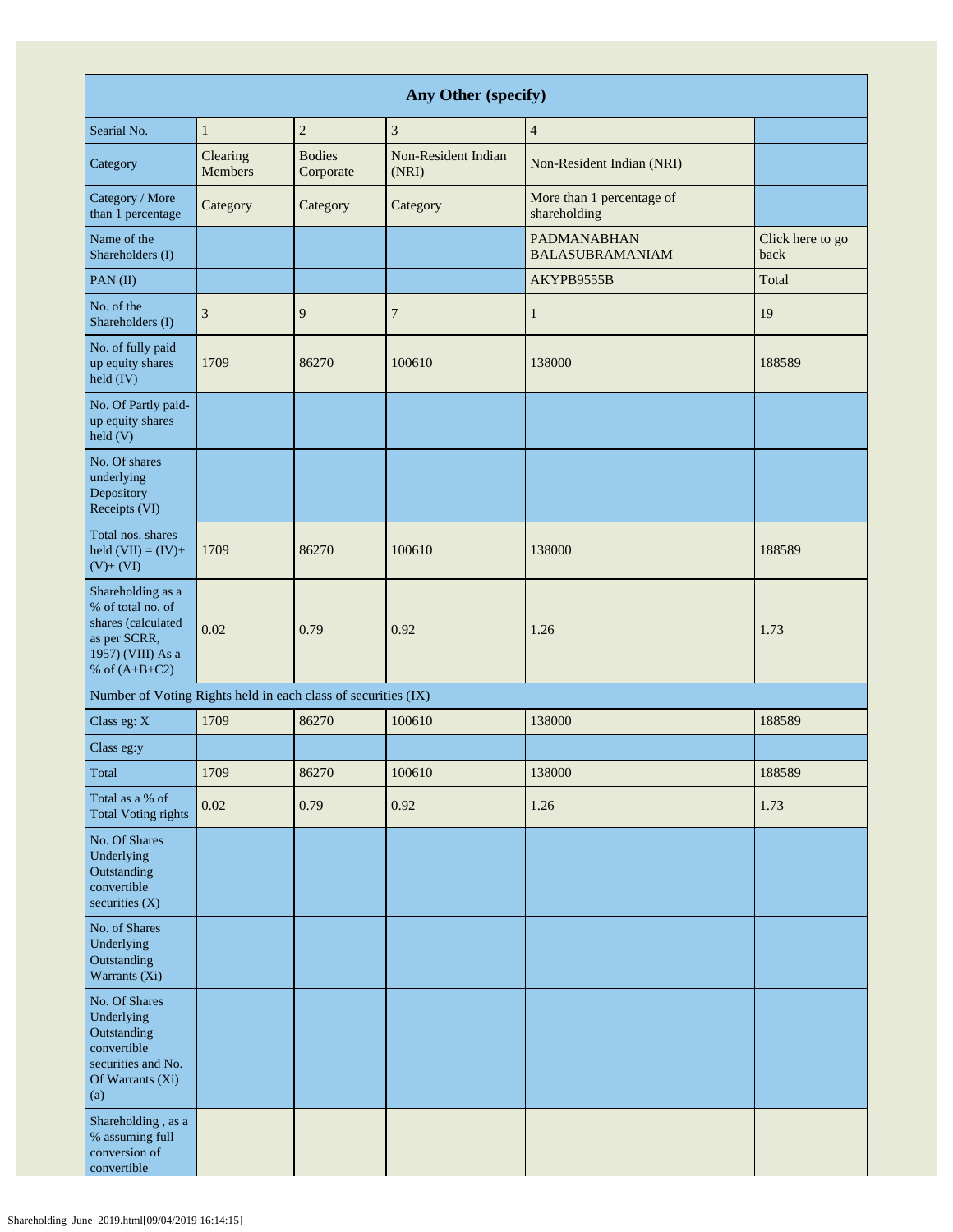| securities (as a<br>percentage of<br>diluted share<br>capital) $(XI)=$<br>$(VII)+(X)$ As a %<br>of $(A+B+C2)$ | 0.02 | 0.79  | 0.92   | 1.26   | 1.73   |  |
|---------------------------------------------------------------------------------------------------------------|------|-------|--------|--------|--------|--|
| Number of Locked in shares (XII)                                                                              |      |       |        |        |        |  |
| No. (a)                                                                                                       |      |       |        |        |        |  |
| As a % of total<br>Shares held (b)                                                                            |      |       |        |        |        |  |
| Number of equity<br>shares held in<br>dematerialized<br>form $(XIV)$                                          | 1709 | 86270 | 100610 | 138000 | 188589 |  |
| Reason for not providing PAN                                                                                  |      |       |        |        |        |  |
| Reason for not<br>providing PAN                                                                               |      |       |        |        |        |  |